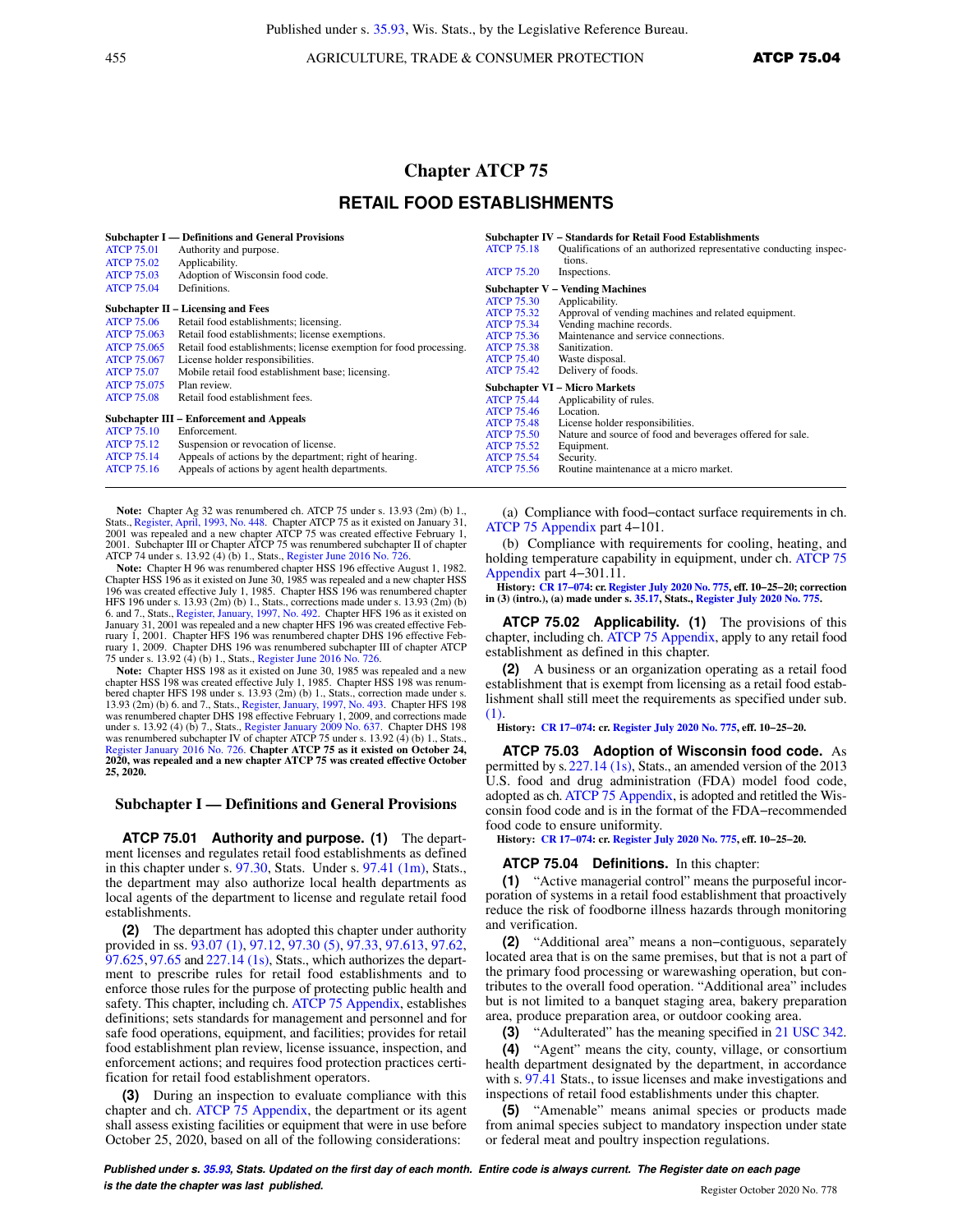**(6)** "Catering" means contracting for the preparation and service of a defined amount of food at a specific location, other than the licensed retail food establishment, to a defined set of guests at a wedding or similar event, or to participants in an organized group or activity. "Catering" does not include sale of individual meals directly to the consumer.

**(7)** "Certified food protection manager" means a person who holds a valid certificate of food protection practices issued under s. [97.33](https://docs.legis.wisconsin.gov/document/statutes/97.33), Stats.

**(8)** "Cold holding" means maintaining a time/temperature controlled for safety food (TCS) under refrigeration at a temperature of  $41^{\circ}$ F or below.

**(9)** "Concession stand" means a food stand that serves meals in connection with a youth sporting event, operated exclusively for the benefit of a participating youth sports team or program, or the governing youth sports organization.

**(10)** "Condiment" means a non−meal food item added to food to enhance flavor or enjoyment.

**Note:** Sauces, dressings, relishes and spices are examples of condiments.

**(11)** "Contract cook" is a person who is under contract to only prepare food onsite, with food provided by the contractor, for a private occasion to the contractor or the contractor's guests.

**(12)** "Cooling" means the process of reducing the temperature of a TCS food by refrigeration or alternate methods to a temperature of  $41^{\circ}$ F or below within a defined time period. "Cooling" does not include removing a TCS food from refrigeration during processing at ambient air temperature and then immediately returning the food to refrigeration.

**(13)** "Department" means the Wisconsin department of agriculture, trade, and consumer protection.

**(14)** "Division" means the division of food and recreational safety.

**(15)** "Extensively remodeled" means the condition of an existing retail food establishment that has undergone reconstruction or repair that altered the design or operation of the food service area, beyond redecorating, cosmetic refurbishing, replacing like equipment, or altering seating design or capacity.

**(16)** "Food" has the meaning given in s. [97.01 \(6\),](https://docs.legis.wisconsin.gov/document/statutes/97.01(6)) Stats.

**(17)** "General public" means any person choosing to patronize a retail food establishment including, but not limited to employees, members, guests, customers, or occupants of private clubs, industrial plants, offices, or businesses. "General public" does not include any of the following:

(a) Members of a household or personal guests in a private home, who are served a meal prepared by a member of the household.

(b) Persons who are served a free meal by a religious or other nonprofit charitable organization, as defined under [26 USC 501](https://docs.legis.wisconsin.gov/document/usc/26%20USC%20501) (c), at a kitchen, shelter or similar location where meals are served to the needy.

(c) Members and guests of a religious organization, such as a church, synagogue, temple, or mosque, who are served a meal in conjunction with a religious service or celebration when members of the religious organization prepare the meal.

(d) Members and guests of a fraternal, patriotic, or service organization who are served a meal prepared by the organization's members or affiliates, when the meal is part of, or incidental to, a meeting of the organization.

(e) Employees attending an occasional meal prepared by their coworkers for the purpose of expressing appreciation or building workplace morale.

(f) Guests attending a meal served in connection with a birthday, anniversary, or similar celebration, if persons participating in the celebration prepare the food.

(g) Residents, patients, employees, or visitors of patients or residents of a health care facility, defined in s. [150.84 \(2\)](https://docs.legis.wisconsin.gov/document/statutes/150.84(2)), Stats.

(h) Residents, clients, employees, or visitors of residents or clients of a facility licensed under ch. [48,](https://docs.legis.wisconsin.gov/document/statutes/ch.%2048) Stats.

(i) Inmates, residents, employees, or guests of inmates or residents of a prison, defined in s. [302.01,](https://docs.legis.wisconsin.gov/document/statutes/302.01) Stats., a county jail, defined in s. [302.30](https://docs.legis.wisconsin.gov/document/statutes/302.30), Stats., a juvenile correctional facility, defined in s. [938.02 \(10p\),](https://docs.legis.wisconsin.gov/document/statutes/938.02(10p)) Stats., or a juvenile detention facility, defined in s. [938.02 \(10r\)](https://docs.legis.wisconsin.gov/document/statutes/938.02(10r)), Stats.

**(17m)** "Health department" has the meaning given it in s. [250.01 \(4\),](https://docs.legis.wisconsin.gov/document/statutes/250.01(4)) Stats.

**(18)** "Hot holding" means maintaining a TCS food at a temperature of  $135^{\circ}$ F or above after cooking or reheating.

**(19)** "Imminent health hazard" means a condition that presents a substantial likelihood to cause severe adverse health consequences or death.

**(20)** "Locally sponsored sporting event" means a competitive game, taking place inside or outside, specifically for youth, that is organized or sponsored by one or more local business, governmental, or other civic organization, or by parents of the youth, including a school−sponsored interscholastic sports competition.

**(21)** "Meal" means food that is ordered by, prepared for, or served to a customer with or without a beverage and is obtained from the retail food establishment in a ready−to−eat form with the expectation of immediate consumption, although consumption may occur at another location. "Meal" does not include single− bite sized free food samples or an equivalent portion given away to demonstrate the characteristics of the food.

**(22)** "Micro market" means any indoor, unstaffed, self−service area that is accessible only to persons authorized by the person in control of the premises and not accessible to the general public, where a customer may obtain unit servings of food or beverage, either in bulk or in package before payment at an automated kiosk or by other automated method, without the necessity of replenishing the area between each transaction. "Micro market" does not include a vending machine and does not include a device which dispenses only bottled, prepackaged, or canned soft drinks, a one−cent vending device, a device only dispensing candy, gum, nuts, nut meats, cookies, or crackers, or a device dispensing only prepackaged Grade A pasteurized milk products.

**(23)** "Micro market operator" means the person maintaining a place of business in the state and responsible for the operation of one or more micro markets.

**(24)** "Mobile retail food establishment" has the meaning of "mobile food establishment" given in ch. [ATCP 75 Appendix](https://docs.legis.wisconsin.gov/document/administrativecode/ch.%20ATCP%2075%20Appendix) part 1−201.10 (B).

**(25)** "Mobile or transient retail food establishment−not serving meals" means any of the following:

(a) A mobile retail food establishment, as defined in sub. [\(24\),](https://docs.legis.wisconsin.gov/document/administrativecode/ATCP%2075.04(24)) or a transient retail food establishment, as defined in sub. [\(39\),](https://docs.legis.wisconsin.gov/document/administrativecode/ATCP%2075.04(39)) where food processing is conducted primarily for direct retail sale of "time/temperature control for safety food" to consumers at the mobile or transient facility, and does not prepare, serve, or sell any meals.

(b) A mobile retail food establishment, as defined in sub. [\(24\),](https://docs.legis.wisconsin.gov/document/administrativecode/ATCP%2075.04(24)) or a transient retail food establishment, as defined in sub. [\(39\),](https://docs.legis.wisconsin.gov/document/administrativecode/ATCP%2075.04(39)) from which food is sold to consumers at retail, whether or not that mobile or transient facility sells "time/temperature control for safety food" or processes food, and does not prepare, serve, or sell any meals.

**(26)** "Mobile or transient retail food establishment−serving meals" means a mobile retail food establishment, as defined in sub. [\(24\),](https://docs.legis.wisconsin.gov/document/administrativecode/ATCP%2075.04(24)) or a transient retail food establishment, as defined in sub. [\(39\)](https://docs.legis.wisconsin.gov/document/administrativecode/ATCP%2075.04(39)), that prepares, serves, or sells any meals.

**(27)** "New retail food establishment" means a retail food establishment not previously operated by the current license applicant.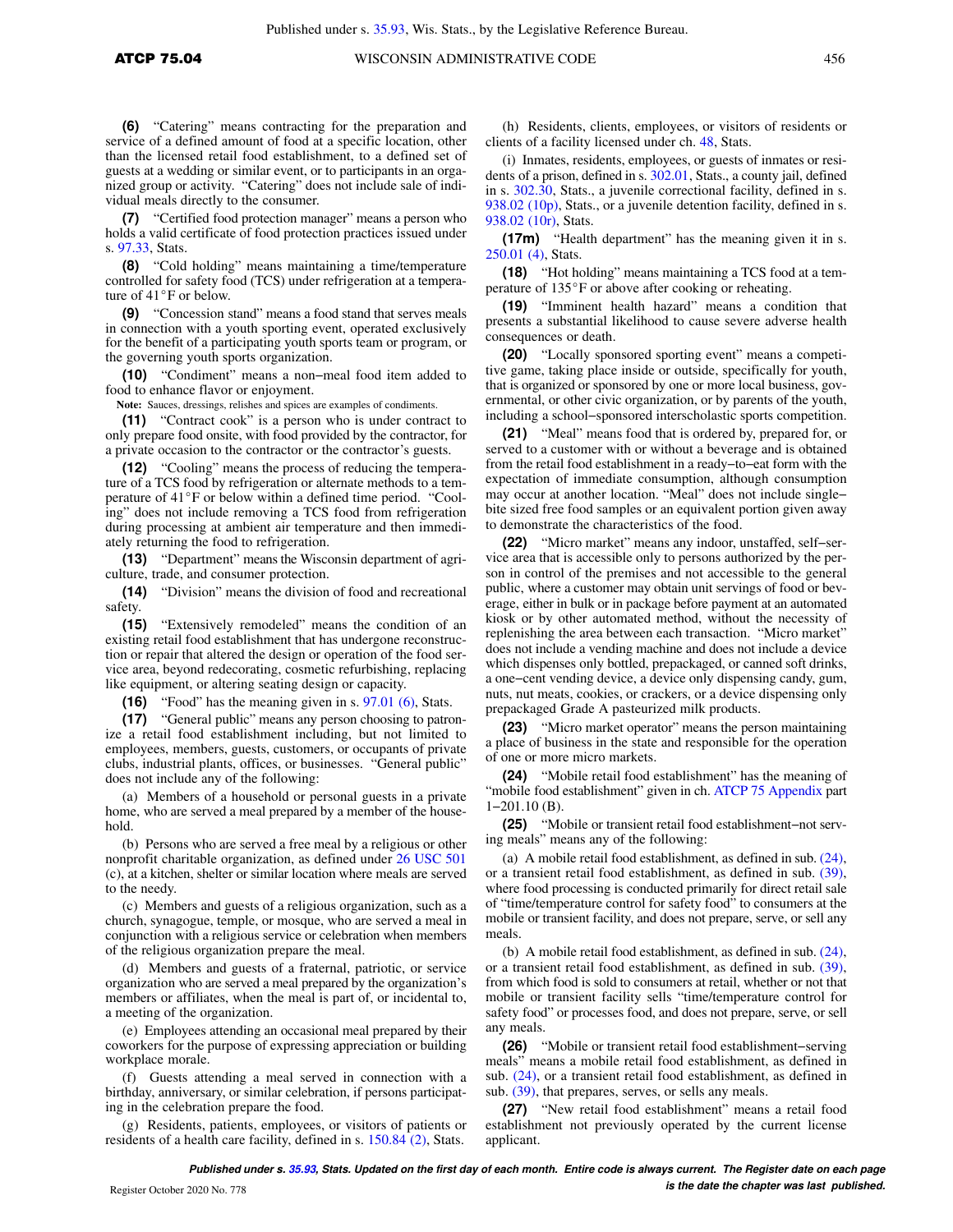**(28)** "Occasional" or "occasionally" means not more than 12 days for non−meal food sales and not more than 3 days for meal food sales during any licensing year.

**(29)** "Person" has the meaning in ch. [ATCP 75 Appendix](https://docs.legis.wisconsin.gov/document/administrativecode/ch.%20ATCP%2075%20Appendix) part 1−201.10.

**(30)** "Personal Chef" means an individual hired to prepare meals in a person's private home for that individual, their family, or non−paying guests.

**(31)** "Potluck" means an event to which all of the following conditions apply:

(a) Attendees of the event provide food and beverages to be shared with other attendees and consumed at the event.

(b) No compensation is provided to any person who conducts or assists in providing the event or who provides food and beverages to be shared at the event, and no compensation is paid by any person for consumption of food or beverages at the event.

(c) The event is sponsored by any of the following:

1. A church.

2. A religious, fraternal, youth, or patriotic organization or service club.

3. A civic organization.

4. A parent−teacher organization.

5. A senior citizen center or organization.

6. An adult day care center.

**(32)** "Retail" means selling food or food products directly to any consumer only for consumption by the consumer or the consumer's immediate family or non−paying guests.

**(33)** "Retail food establishment" includes all of the following:

(a) Retail food establishment−not serving meals as defined in sub. [\(34\).](https://docs.legis.wisconsin.gov/document/administrativecode/ATCP%2075.04(34))

(b) Retail food establishment−serving meals as defined in sub. [\(35\).](https://docs.legis.wisconsin.gov/document/administrativecode/ATCP%2075.04(35))

(c) Vending machine as defined in sub. [\(40\)](https://docs.legis.wisconsin.gov/document/administrativecode/ATCP%2075.04(40)).

(d) Micro market as defined in sub. [\(22\)](https://docs.legis.wisconsin.gov/document/administrativecode/ATCP%2075.04(22)).

(e) Mobile or transient retail food establishment − not serving meals as defined in sub. [\(25\).](https://docs.legis.wisconsin.gov/document/administrativecode/ATCP%2075.04(25))

(f) Mobile or transient retail food establishment − serving meals as defined in sub. [\(26\).](https://docs.legis.wisconsin.gov/document/administrativecode/ATCP%2075.04(26))

(g) Retail food establishment serving prepackaged meals as defined in sub. [\(36\).](https://docs.legis.wisconsin.gov/document/administrativecode/ATCP%2075.04(36))

**(34)** "Retail food establishment− not serving meals" means any of the following:

(a) A permanent retail food establishment where food processing is conducted primarily for direct retail sale of "time/temperature controlled for safety food" to consumers at the facility, and the total non−meal sales exceed 50% of all retail food sales.

(b) A permanent retail food establishment from which food is sold to consumers at retail, whether or not that facility sells "time/ temperature controlled for safety food" or processes food, and the total non−meal sales exceed 50% of all retail food sales.

**(35)** "Retail food establishment− serving meals" means a permanent retail food establishment operating as a restaurant where the total meal sales exceed 50% of all retail food sales. A retail food establishment− serving meals includes any building, room, or place where meals are prepared, served, or sold to the general public and all places used in connection with the building, room, or place; and any public or private school lunchroom for which food service is provided by contract. A retail food establishment− serving meals does not include any of the following:

(a) Taverns that serve free lunches consisting of popcorn, cheese, crackers, pretzels, cold sausage, cured fish, or bread and butter.

(b) Non−profit organizations, under [26 USC 501](https://docs.legis.wisconsin.gov/document/usc/26%20USC%20501) (c), including churches, religious, fraternal, youth, or patriotic organizations;

service clubs; and civic organizations that occasionally prepare, serve, or sell meals to transients or the general public.

(c) Any public or private school lunchroom for which food service is directly provided by the school.

(d) Bed and breakfast establishments.

(e) A licensed vending machine that serves food or beverages.

(f) Any college campus as defined in s. [36.05 \(6m\),](https://docs.legis.wisconsin.gov/document/statutes/36.05(6m)) Stats., institution as defined in s.  $36.51$  (1) (b), Stats., or technical college that serves meals only to the students enrolled in the college campus, institution, or school or to authorized elderly persons under s. [36.51](https://docs.legis.wisconsin.gov/document/statutes/36.51) or [38.36](https://docs.legis.wisconsin.gov/document/statutes/38.36), Stats.

(g) A concession stand at a locally sponsored sporting event, such as a little league game.

(h) A potluck event.

**(36)** "Retail food establishment serving prepackaged meals" means a retail food establishment−serving meals that only serves individually wrapped single food servings that are prepared and packaged off−premises by a food processing plant or retail food establishment, licensed under s. [ATCP 75.06 \(1\),](https://docs.legis.wisconsin.gov/document/administrativecode/ATCP%2075.06(1)) with preparation at the retail food establishment limited to heating and serving by establishment personnel.

**(37)** (a) "Special event" means a department−recognized event that is sponsored, planned, organized, and publicly advertised by organizations that include the following:

- 1. Neighborhood associations.
- 2. Religious groups.
- 3. Cultural groups.
- 4. Political parties.
- 5. Churches.
- 6. Schools.
- 7. Sports teams.
- 8. Fraternal organizations.
- 9. Non−profit organizations.
- 10. City, county, state or federal governments.

(b) Special events are limited to gatherings of people for concerts; sporting events; trade shows; flea markets or farmers markets; public exhibitions by artists, craftsman, or vehicle enthusiasts; a fair, carnival, circus, or governmentally recognized celebration based on a specific calendar date such as a holiday or anniversary; or any other event approved by the regulatory agency. A "potluck" is not a "special event".

**(38)** "Time/temperature control for safety food" or "TCS food" has the meaning given in ch. [ATCP 75 Appendix](https://docs.legis.wisconsin.gov/document/administrativecode/ch.%20ATCP%2075%20Appendix) part 1−201.10 (B).

**(39)** "Transient retail food establishment" means a temporary retail food establishment that operates at a fixed location in conjunction with a special event and sells or serves food for a period of no more than 14 consecutive days or in conjunction with an occasional sales promotion.

**(40)** "Vending machine" means any self−service device offered for public use that, upon insertion of a coin or token, or by other means, dispenses unit servings of food or beverage either in bulk or in package, without the necessity of replenishing the device between each vending operation. "Vending machine" does not include a micro−market or a device which dispenses only bottled, prepackaged or canned soft drinks, a one−cent vending device, a vending machine dispensing only candy, gum, nuts, nut meats, cookies, or crackers, or a vending machine dispensing only prepackaged grade A pasteurized milk or milk products.

**(41)** "Vending machine location" has the meaning in s. [97.01](https://docs.legis.wisconsin.gov/document/statutes/97.01(15w))  $(15w)$ , Stats.

**(42)** "Vending machine operator" has the meaning prescribed in s. [97.01 \(15y\)](https://docs.legis.wisconsin.gov/document/statutes/97.01(15y)), Stats.

**(43)** "Wholesale" means the sale of any food to a person or commercial entity who will either re−sell it, distribute it for re− sale, or use it as an ingredient in a product that will be offered for

**Published under s. [35.93,](https://docs.legis.wisconsin.gov/document/statutes/35.93) Stats. Updated on the first day of each month. Entire code is always current. The Register date on each page is the date the chapter was last published. Compared All Security Compared All Security Compared All Security Compared All Security Compared Register October 2020 No. 778**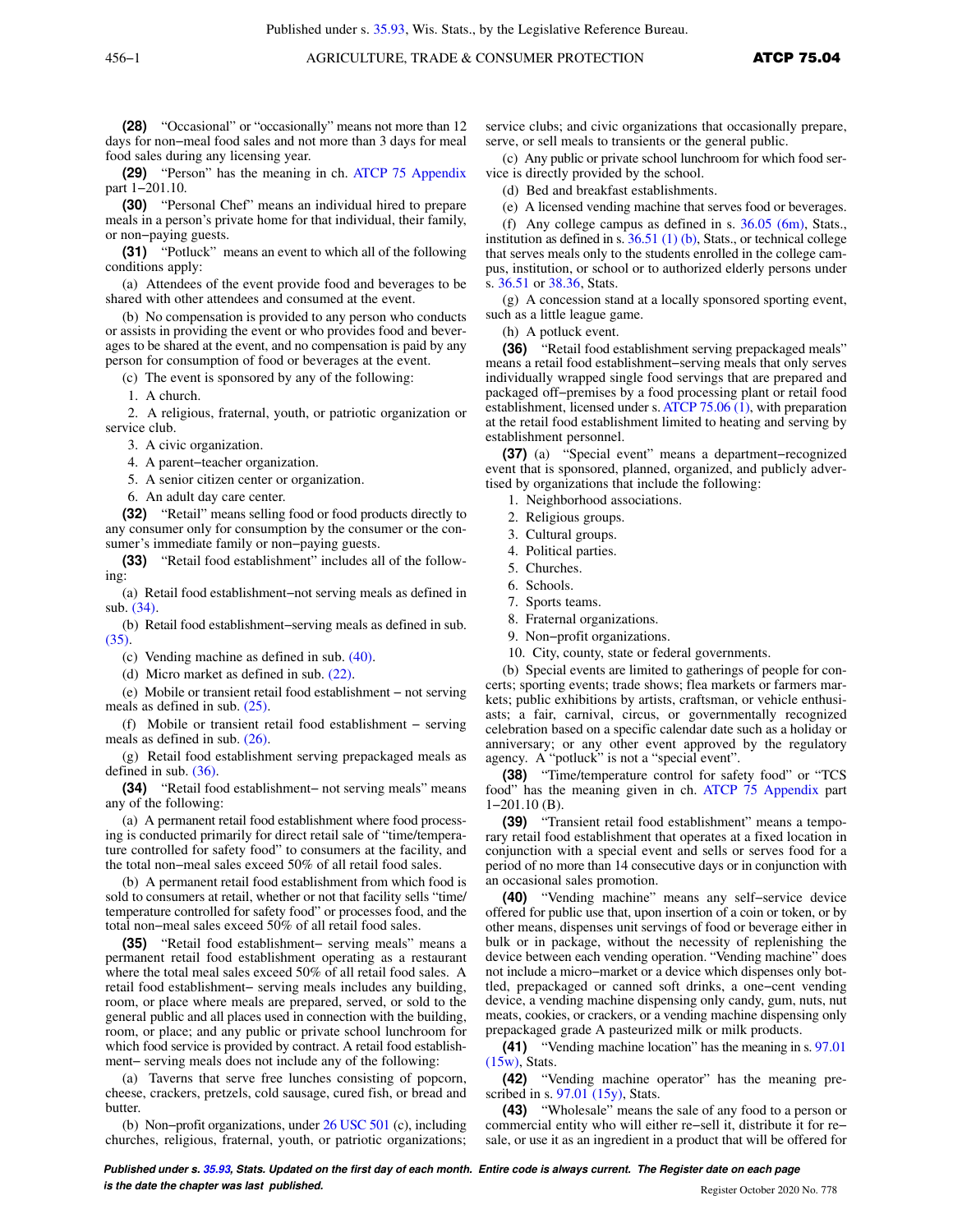sale. "Wholesale" includes activities in which the processor relinquishes control of the food. "Wholesale" does not include the movement of food between two food processing plants or retail food establishments licensed to the same licensee, except for the movement of dairy products as specified in s. [ATCP 65.04](https://docs.legis.wisconsin.gov/document/administrativecode/ATCP%2065.04).

History: CR 17–074: cr. [Register July 2020 No. 775](https://docs.legis.wisconsin.gov/document/register/775/B/toc), eff. 10–25–20; correction<br>in numbering of (17m), (37) (a) made under s. [13.92 \(4\) \(b\) 1.](https://docs.legis.wisconsin.gov/document/statutes/13.92(4)(b)1.), Stats., and correc-<br>tion in (6), (12), (18), (21), (22), (37) (intro.) made unde **[July 2020 No. 775.](https://docs.legis.wisconsin.gov/document/register/775/B/toc)**

#### **Subchapter II – Licensing and Fees**

**ATCP 75.06 Retail food establishments; licensing. (1)** LICENSE REQUIRED. Except as provided under s. [ATCP](https://docs.legis.wisconsin.gov/document/administrativecode/ATCP%2075.063) [75.063,](https://docs.legis.wisconsin.gov/document/administrativecode/ATCP%2075.063) no person may operate a retail food establishment without a valid license issued by the department or its agent. Issuance of a retail food establishment license shall be done in accordance with all of the following:

(a) Each retail food establishment shall have a separate license.

(b) The current retail food establishment license issued by the department or its agent shall be posted in a place visible to the general public. A license may not be altered or defaced.

(c) A retail food establishment license is not transferable between persons or establishments.

**Note:** An agent, as defined in s. [ATCP 75.04\(4\)](https://docs.legis.wisconsin.gov/document/administrativecode/ATCP%2075.04(4)), has authority under s. [97.615 \(2\)](https://docs.legis.wisconsin.gov/document/statutes/97.615(2)(d)) [\(d\),](https://docs.legis.wisconsin.gov/document/statutes/97.615(2)(d)) Stats., to establish and collect fees for licenses issued by the agent. The operator of a retail food establishment licensed by an agent should contact the agent for its license fee schedule.

**(2)** LICENSE DURATION AND RENEWAL. (a) Each license issued under this subchapter expires on June 30, except that a license initially issued during the period beginning on April 1 and ending on June 30 expires on June 30 of the following year, except when any of the following conditions exist:

1. The agent of a city of the 1st class may issue to a retail food establishment the license required under sub. [\(1\)](https://docs.legis.wisconsin.gov/document/administrativecode/ATCP%2075.06(1)) at any time during the year. A license issued under this subdivision shall expire one year from the date of its issuance.

2. The license holder may request an extension to the term of a license, issued under par.  $(a)$  by the agent of a city of the 1st class, for the purpose of aligning the annual term of any other license or permit issued to that retail food establishment with the annual term of a license to be issued to that retail food establishment under subd. [1.](https://docs.legis.wisconsin.gov/document/administrativecode/ATCP%2075.06(2)(a)1.) The agent may require the license holder that receives an extension under this subdivision to pay a prorated fee in an amount determined by dividing the license fee imposed under s. [97.41 \(4\)](https://docs.legis.wisconsin.gov/document/statutes/97.41(4)), Stats., by 12 and multiplying the quotient by the number of months by which the license issued under par. [\(a\)](https://docs.legis.wisconsin.gov/document/administrativecode/ATCP%2075.06(2)(a)) is extended under this subdivision.

(b) Each license shall be renewed annually as provided in sub. [\(3\)](https://docs.legis.wisconsin.gov/document/administrativecode/ATCP%2075.06(3)).

(c) Transient retail food establishment licenses shall be valid for a period not to exceed 14 days in conjunction with a specific special event.

**(3)** LICENSE APPLICATION AND RENEWAL. (a) *Initial license.* A person applying for a retail food establishment license shall apply on a form provided by the department or its agent. The applicant shall fully complete the application form and send it with all applicable fees required under this section and any previous fees due to the department.

**Note:** To obtain a copy of the retail food establishment license application form, or to determine which agent to contact for an application form, call (608) 224−4923 or send an email to [datcpdfslicensing@wi.gov.](mailto:datcpdfslicensing@wi.gov)

(b) *License renewal.* To renew the license of a retail food establishment, the license holder shall pay the fee, specified under Table ATCP 75.08 B, to the department before the license expires, along with any previous fees due to the department. If the license holder does not make the payment to renew the license of a retail food establishment to the department before the license expiration date, the late fee specified under Table ATCP 75.08 B shall be paid in addition to the license fee.

**Note:** Contact the department at (608) 224−4720 for questions regarding a retail food establishment license renewal or to determine which agent to contact

(c) *Refusal of license issuance or renewal.* The department or its agent may refuse to issue or renew a license to operate a retail food establishment under any of the following circumstances:

1. The department or its agent has not conducted a pre−licensing inspection of a new retail food establishment.

2. The license holder has not corrected a violation for which the department or agent has issued a written health or safety related order at the retail food establishment.

3. The license holder has not paid all applicable fees under s. [ATCP 75.08,](https://docs.legis.wisconsin.gov/document/administrativecode/ATCP%2075.08) including the permit fee, pre−licensing fee, reinspection fee, or other applicable fees.

4. The license holder or applicant has modified, repaired, or maintained the retail food establishment in a manner that does not comply with ch. [ATCP 75 Appendix](https://docs.legis.wisconsin.gov/document/administrativecode/ch.%20ATCP%2075%20Appendix).

5. The license holder or applicant has violated ch. [97,](https://docs.legis.wisconsin.gov/document/statutes/ch.%2097) Stats., ch. [ATCP 75,](https://docs.legis.wisconsin.gov/document/administrativecode/ch.%20ATCP%2075) or any order, ordinance, or regulation created by a village, city, county, or local board of health having jurisdiction, provided such violation is related to the operation of the retail food establishment.

**(4)** ACTION ON LICENSE APPLICATION. Within 30 business days after the department or its agent receives a complete license application, the department or its agent shall do one of the following:

(a) Grant the application.

(b) Deny the application. If the department or its agent denies the application it shall give the applicant written notice specifying the reasons for the denial.

**(5)** PRE−LICENSING INSPECTION. (ag) Except as specified in par. [\(am\),](https://docs.legis.wisconsin.gov/document/administrativecode/ATCP%2075.06(5)(am)) [\(b\),](https://docs.legis.wisconsin.gov/document/administrativecode/ATCP%2075.06(5)(b)) or [\(c\)](https://docs.legis.wisconsin.gov/document/administrativecode/ATCP%2075.06(5)(c)), the department or its agent may not issue a license for a new retail food establishment until it conducts a pre− licensing inspection of the new retail food establishment for compliance with this chapter and all fees in Table ATCP 75.08 B have been paid, including any applicable pre−licensing fee.

(am) A pre−licensing inspection may not be conducted for a transient retail food establishment, vending machine, or vending machine operator.

(b) A pre−licensing inspection may not be conducted and a pre−licensing fee may not be charged under any of the following conditions:

1. An individual license holder transfers ownership of the retail food establishment to an immediate family member, as defined in s. [97.605 \(4\) \(a\) 2.,](https://docs.legis.wisconsin.gov/document/statutes/97.605(4)(a)2.) Stats.

2. A retail food establishment remains at the location for which the license was issued and at least one individual who had an ownership interest in the sole proprietorship or business entity to which the license was issued retains an ownership interest in the newly formed sole proprietorship or business entity that will be the license holder.

3. A mobile retail food establishment license holder transfers from an agent issued license to a State−issued license.

(c) Initial inspection of micro−market. The department or its agent may issue a license for a new retail food establishment that is a micro−market before it inspects the new retail food establishment that is a micro−market for compliance with this chapter. Before one year after the date that the department or its agent issues a license for a new retail food establishment that is a micro− market, it shall inspect the new retail food establishment for compliance with this chapter.

**(6)** CONDITIONAL LICENSE. Except as provided in s. [93.135,](https://docs.legis.wisconsin.gov/document/statutes/93.135) Stats., the department may condition the initial issuance, renewal, or continued validity of a license issued under this section upon the requirement that the license holder correct a violation of this chapter and ch. [ATCP 75 Appendix,](https://docs.legis.wisconsin.gov/document/administrativecode/ch.%20ATCP%2075%20Appendix) s. [97.605](https://docs.legis.wisconsin.gov/document/statutes/97.605), Stats., or ordinances adopted under s.  $97.615(2)(g)$ , Stats., within a period of time specified by the department or its agent. If the condition is

**Published under s. [35.93,](https://docs.legis.wisconsin.gov/document/statutes/35.93) Stats. Updated on the first day of each month. Entire code is always current. The Register date on each page is the date the chapter was last published. is the date the chapter was last published.**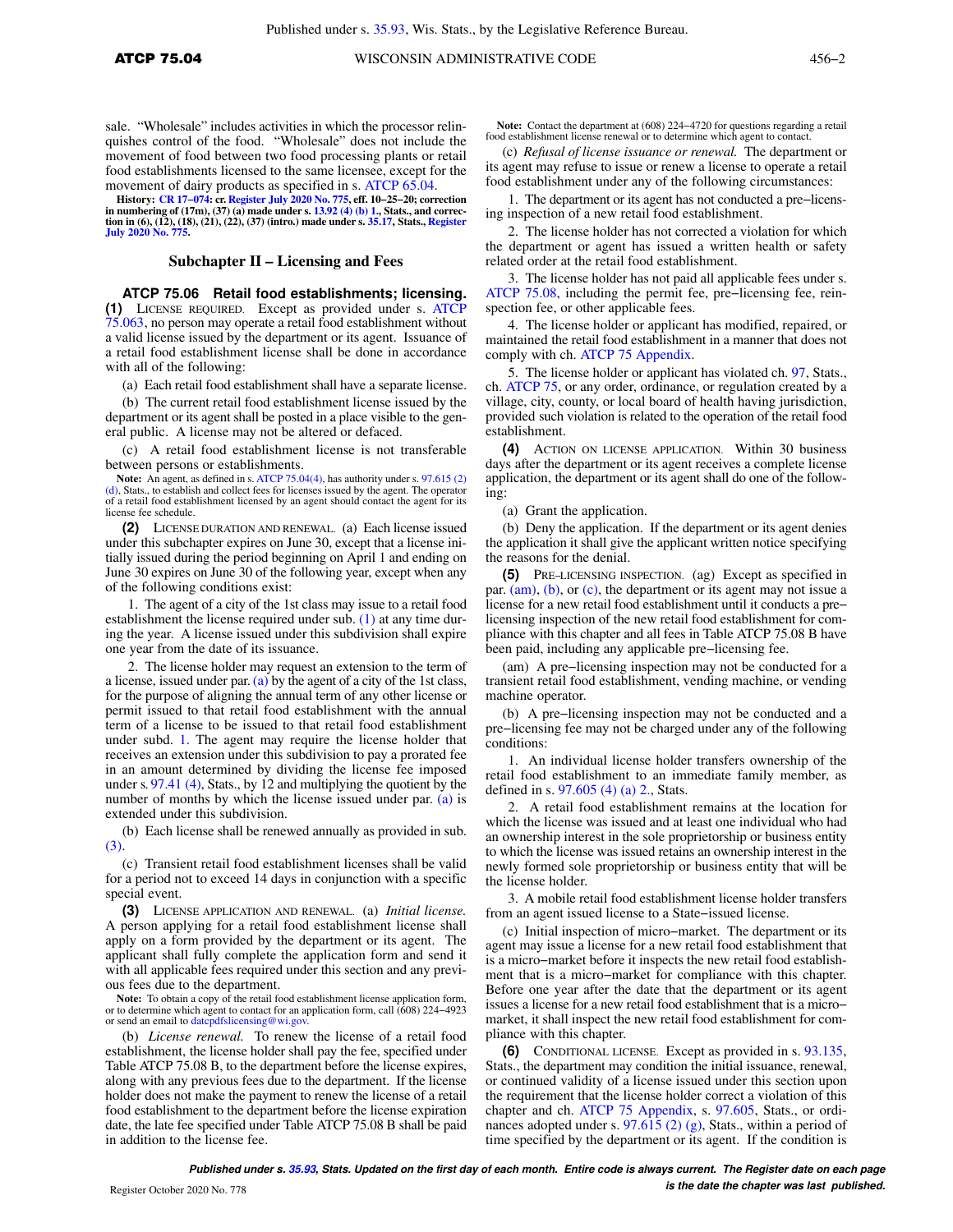not met within the specified time or after an extension of time as approved by the department or its agent, the license is void. No person may operate a retail food establishment after a license has been voided under this paragraph, and any person who does so shall be subject to the penalties under ss. [97.72](https://docs.legis.wisconsin.gov/document/statutes/97.72) and [97.73,](https://docs.legis.wisconsin.gov/document/statutes/97.73) Stats. A license holder, whose license is voided under this paragraph, may appeal the decision under s. [ATCP 75.14](https://docs.legis.wisconsin.gov/document/administrativecode/ATCP%2075.14) or [75.16.](https://docs.legis.wisconsin.gov/document/administrativecode/ATCP%2075.16) The license holder may reapply for a new license when they have met requirements under this chapter.

**(7)** VOIDED LICENSE FOR FAILURE TO PAY FEES. If an applicant or license holder fails to pay all applicable fees, late fees, and processing charges under s. [ATCP 75.08 \(3\)](https://docs.legis.wisconsin.gov/document/administrativecode/ATCP%2075.08(3)) within 15 days after the applicant or owner receives notice of an insufficiency or within 45 days after the expiration of the license, whichever occurs first, the license is void. A license holder, whose license is voided under this subsection, may appeal the decision under s. [ATCP 75.14](https://docs.legis.wisconsin.gov/document/administrativecode/ATCP%2075.14) or [75.16](https://docs.legis.wisconsin.gov/document/administrativecode/ATCP%2075.16). In an appeal concerning a voided license under this subsection, the burden of proof is on the license applicant or holder to show that all applicable fees, late fees, and processing charges have been paid. During any appeal process concerning a payment dispute, operation of the retail food establishment is deemed to be operation without a license and is subject to the fees under s. [ATCP](https://docs.legis.wisconsin.gov/document/administrativecode/ATCP%2075.08(3)(e)) [75.08 \(3\) \(e\)](https://docs.legis.wisconsin.gov/document/administrativecode/ATCP%2075.08(3)(e)) in addition to the fees otherwise due, unless the applicant or license holder meets its burden of proof under this subsection.

**(8)** LICENSE HOLDER QUALIFICATIONS. To qualify for a license, an applicant shall do all of the following:

(a) Be an owner of the retail food establishment or an officer of the legal entity owning the retail food establishment.

(b) Comply with the requirements of this chapter.

(c) Allow authorized representatives of the department or its agent access to the retail food establishment and provide required information to those authorized representatives.

(d) Pay the applicable license fees at the time the application is submitted.

**History: [CR 17−074:](https://docs.legis.wisconsin.gov/document/cr/2017/74) cr. [Register July 2020 No. 775](https://docs.legis.wisconsin.gov/document/register/775/B/toc), eff. 10−25−20; correction in numbering of (5) (ag), (am) made under s. [13.92 \(4\) \(b\) 1.,](https://docs.legis.wisconsin.gov/document/statutes/13.92(4)(b)1.) Stats., correction in (5) (ag) made under s. [13.92 \(4\) \(b\) 7.](https://docs.legis.wisconsin.gov/document/statutes/13.92(4)(b)7.) and [35.17](https://docs.legis.wisconsin.gov/document/statutes/35.17), Stats., and correction in (6), (7) made under s. [35.17](https://docs.legis.wisconsin.gov/document/statutes/35.17), Stats., [Register July 2020 No. 775](https://docs.legis.wisconsin.gov/document/register/775/B/toc).**

**ATCP 75.063 Retail food establishments; license exemptions.** A retail food establishment license is not required under s. [97.30 \(2\) \(b\)](https://docs.legis.wisconsin.gov/document/statutes/97.30(2)(b)), Stats., or this section for any of the following:

**(1)** A retail food establishment that sells only packaged foods or fresh fruits and vegetables, provided the establishment does not sell "time/temperature control for safety food" and does not engage in food processing.

**(2)** A retail food establishment operated by a person holding a food processing plant license under s. [97.29,](https://docs.legis.wisconsin.gov/document/statutes/97.29) Stats., if all the following apply:

(a) The person operates the retail food establishment at the same location as the licensed food processing plant.

(b) Sales from the retail food establishment are included in the computation of the food processing plant license fee under s. [ATCP 70.06](https://docs.legis.wisconsin.gov/document/administrativecode/ATCP%2070.06).

(c) Retail food sales from that location comprise no more than 25% by dollar volume of all food sales from that location.

(d) The operator of the food processing plant is not engaged in the activity of a retail food establishment – serving meals.

**(3)** A retail food establishment operated by a person holding a dairy plant license under s. [97.20](https://docs.legis.wisconsin.gov/document/statutes/97.20), Stats., if all the following apply:

(a) The person operates the retail food establishment at the same location as the licensed dairy plant.

(b) Food sales from that location, other than sales of dairy products produced at that location, comprise no more than 25% by dollar volume of all dairy and nondairy food sales from that location.

(c) The operator of the dairy plant is not engaged in the activity of a retail food establishment – serving meals.

**(4)** A vending machine commissary, including one that supports operations of a micro market, or a warehouse supporting operations of vending machines or a micro market.

**(5)** A retail food establishment primarily engaged in selling honey, cider, sorghum, or maple syrup produced by the operator of the retail food establishment, if the operator conducts no other food processing activities at that retail food establishment.

**(6)** A retail food establishment – not serving meals, operated occasionally by a religious, charitable or nonprofit organization as defined under [26 USC 501](https://docs.legis.wisconsin.gov/document/usc/26%20USC%20501) (c).

**(7)** A retail food establishment – serving meals, operated by a church; religious, fraternal, youth, or patriotic organization; service club; or civic organization, as defined under [26 USC 501](https://docs.legis.wisconsin.gov/document/usc/26%20USC%20501) (c), that occasionally prepares, serves, or sells meals to transients or the general public.

**(8)** A contract cook who does all of the following:

(a) Is paid for his or her service, culinary skills, technique, or expertise.

(b) Uses the food provided by the contractor employing the cook's services.

(c) Does not prepare or store food in quantities sufficient for use at multiple sites or for meals served to the general public. If a contract cook prepares or stores food in bulk quantities for use at multiple sites or for meals served to the general public, the contract cook shall obtain a retail food establishment license.

(d) Does not transport any portion of a meal prepared by the contract cook from one location to another location. If a contract cook transports any portion of a meal prepared by the contract cook from one location to another location, the contract cook shall obtain a retail food establishment license.

**(9)** A personal chef who does all of the following:

(a) Is paid for his or her service, culinary skills, technique, or expertise.

(b) Either uses food provided by the contractor employing the chef's services or the chef shops for food from a list provided by the contractor.

(c) Uses only the home kitchen of the contractor to prepare food for the contractor, contractor's family, or contractor's non− paying guests.

(d) Does not prepare or store food in quantities sufficient for use at multiple sites or for meals served to the general public. If a personal chef prepares or stores food in bulk quantities for use at multiple sites or for meals served to the general public, the personal chef shall obtain a retail food establishment license.

(e) Does not transport any portion of a meal prepared by the personal chef from one location to another location. If a personal chef transports any portion of a meal prepared by the personal chef from one location to another location, the personal chef shall obtain a retail food establishment license.

**(10)** The location where a caterer is serving food that was prepared at the caterer's licensed retail food establishment.

**(11)** At a business location to which a licensed retail food establishment transports prepared food and conducts sales of individual meals directly to a work place's employees or the guests of the employees for no more than 2 days in any 7 day period at the same location, if all of the following requirements are met:

(a) The license holder shall conduct all food preparation activities at the licensed retail food establishment, except for final assembly at the service location.

(b) The license holder shall transport all food to the service location.

(c) The license holder shall conduct all food service and sales.

**Published under s. [35.93,](https://docs.legis.wisconsin.gov/document/statutes/35.93) Stats. Updated on the first day of each month. Entire code is always current. The Register date on each page is the date the chapter was last published. is the date the chapter was last published.** Register October 2020 No. 778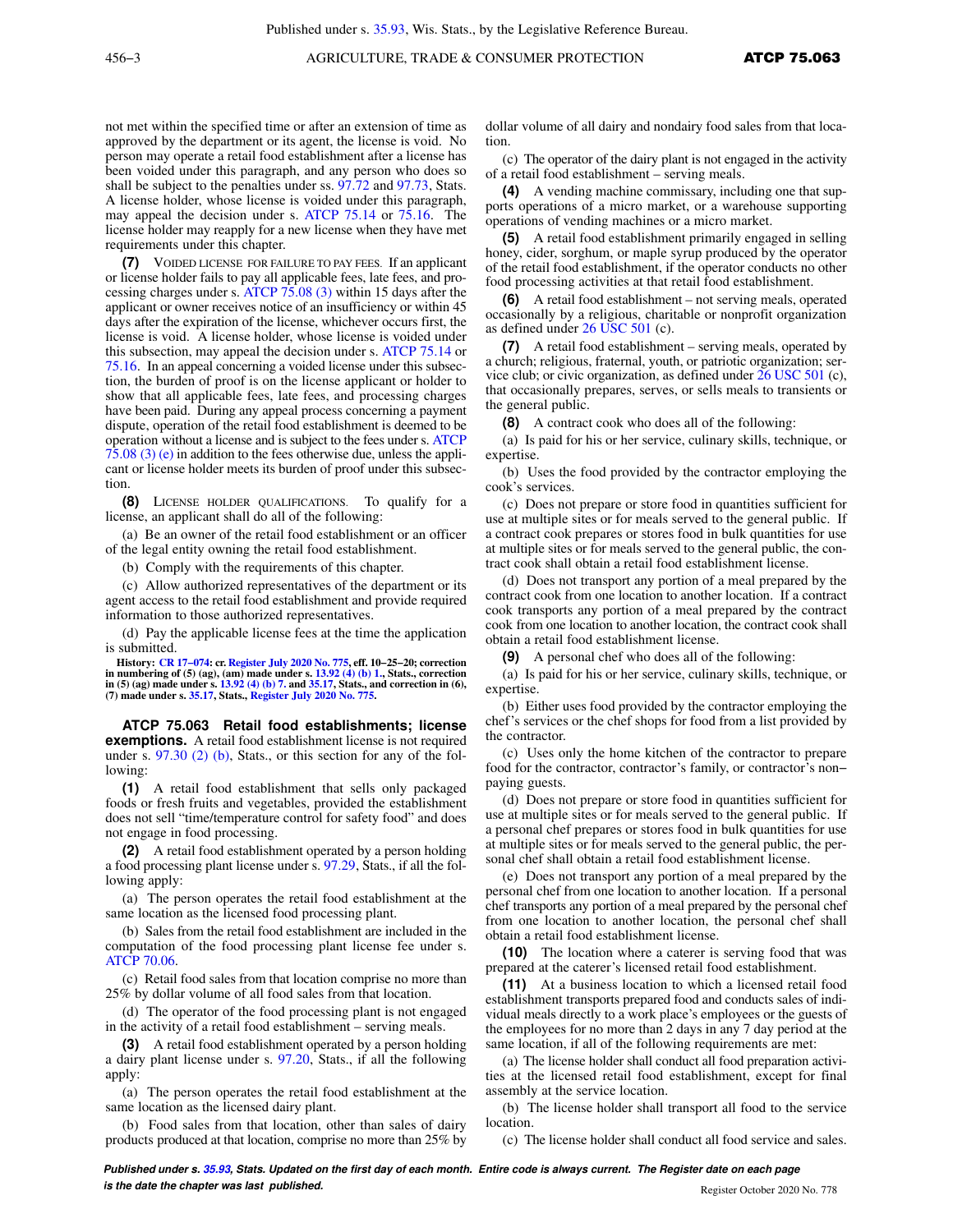(d) The license holder shall provide food service utensils in sufficient quantity to adequately facilitate the meal service.

(e) The license holder shall clean and sanitize onsite food equipment before and after use.

(f) The license holder shall return all food, utensils, and service ware to the licensed retail food establishment for disposal or cleaning and sanitizing.

(g) The license holder and business shall have a written agreement requiring adequate access and use of conveniently located restrooms by the license holder staff at the service location. The license holder shall furnish the written agreement to the division or its agent upon request.

(h) In the absence of adequate hand washing facilities, the license holder shall provide portable handwash facilities (i.e. foot pump, electrical, or battery operated) at the service location during food service.

(i) The license holder shall employ a certified food protection manager, as defined in s. [ATCP 75.04 \(7\)](https://docs.legis.wisconsin.gov/document/administrativecode/ATCP%2075.04(7)), who shall be present at the service location during food service.

(j) The license holder shall transport and hold food at temperatures, according to either the requirements in ch. [ATCP 75 Appen](https://docs.legis.wisconsin.gov/document/administrativecode/ch.%20ATCP%2075%20Appendix)[dix](https://docs.legis.wisconsin.gov/document/administrativecode/ch.%20ATCP%2075%20Appendix) or an approved time−as−a−public−health−control−plan.

History: CR 17-074: cr. [Register July 2020 No. 775](https://docs.legis.wisconsin.gov/document/register/775/B/toc), eff. 10-25-20; correction<br>in (8) (c), (d), (9) (d), (e) made under s. [35.17,](https://docs.legis.wisconsin.gov/document/statutes/35.17) Stats., Register July 2020 No. 775.

**ATCP 75.065 Retail food establishments; license exemption for food processing. (1)** A license holder may wholesale up to 25% of the gross annual sales of food that is manufactured and used in the retail food establishment without obtaining an additional food processing plant license under ch. [ATCP](https://docs.legis.wisconsin.gov/document/administrativecode/ch.%20ATCP%2070) [70.](https://docs.legis.wisconsin.gov/document/administrativecode/ch.%20ATCP%2070) This exemption does not allow the manufacturing for wholesale or distribution of any of the following:

(a) Food that must be processed, in compliance with [21 CFR](https://docs.legis.wisconsin.gov/document/cfr/21%20CFR%20108) [108](https://docs.legis.wisconsin.gov/document/cfr/21%20CFR%20108), [113](https://docs.legis.wisconsin.gov/document/cfr/21%20CFR%20113), [114,](https://docs.legis.wisconsin.gov/document/cfr/21%20CFR%20114) in hermetically sealed containers.

(b) Dairy products or amenable meat and poultry products, except as allowed in ch. [ATCP 55](https://docs.legis.wisconsin.gov/document/administrativecode/ch.%20ATCP%2055).

(c) Food processed at a mobile or transient retail food establishment.

**(2)** The following items may be processed in a retail food establishment under the 25% wholesale exemption in sub. [\(1\):](https://docs.legis.wisconsin.gov/document/administrativecode/ATCP%2075.065(1))

(a) Juice processed in compliance with [21 CFR part 120](https://docs.legis.wisconsin.gov/document/cfr/21%20CFR%20120).

(b) Fish and fishery products processed in compliance with [21](https://docs.legis.wisconsin.gov/document/cfr/21%20CFR%20123) [CFR part 123.](https://docs.legis.wisconsin.gov/document/cfr/21%20CFR%20123)

**(3)** The license holder is responsible for notifying, as deemed appropriate by the license holder, wholesale customers of any adulterated or misbranded products as necessary to protect public health. No written recall plan is required. Examples of customer notification could include website language, email, mail system, face−to−face, or other effective methods.

**History: [CR 17−074:](https://docs.legis.wisconsin.gov/document/cr/2017/74) cr. [Register July 2020 No. 775](https://docs.legis.wisconsin.gov/document/register/775/B/toc), eff. 10−25−20; correction in (2) (a), (b) made under s. [35.17,](https://docs.legis.wisconsin.gov/document/statutes/35.17) Stats., [Register July 2020 No. 775.](https://docs.legis.wisconsin.gov/document/register/775/B/toc)**

**ATCP 75.067 License holder responsibilities.** Upon acceptance of the license issued by the department or its agent, the license holder shall do all of the following in order to retain the license:

**(1)** Comply with the provisions of this chapter and ch. [ATCP](https://docs.legis.wisconsin.gov/document/administrativecode/ch.%20ATCP%2075%20Appendix) [75 Appendix](https://docs.legis.wisconsin.gov/document/administrativecode/ch.%20ATCP%2075%20Appendix), including the conditions of a variance granted as specified in ch. [ATCP 75 Appendix](https://docs.legis.wisconsin.gov/document/administrativecode/ch.%20ATCP%2075%20Appendix) part 1−106.14.

**(2)** If a license holder is required to operate with a HACCP plan, under ch. [ATCP 75 Appendix](https://docs.legis.wisconsin.gov/document/administrativecode/ch.%20ATCP%2075%20Appendix) part 1−106.11, it shall comply with the plan as specified in ch. [ATCP 75 Appendix](https://docs.legis.wisconsin.gov/document/administrativecode/ch.%20ATCP%2075%20Appendix) part 1−106.14.

**(3)** Immediately contact the department or its agent to report an illness of a food employee or conditional employee as specified in ch. [ATCP 75 Appendix](https://docs.legis.wisconsin.gov/document/administrativecode/ch.%20ATCP%2075%20Appendix) part 2−201.11(B).

**(4)** Immediately discontinue operations and notify the department or its agent if an imminent health hazard may exist.

**(5)** Replace existing facilities and equipment that no longer comply with the criteria set forth in ch. [ATCP 75 Appendix.](https://docs.legis.wisconsin.gov/document/administrativecode/ch.%20ATCP%2075%20Appendix)

**(6)** Comply with directives of the department or its agent including deadlines for taking corrective actions specified in inspection reports, notices, orders, warnings, and other directives issued by the department or its agent for the license holder's retail food establishment or in response to community emergencies.

**(7)** Accept notices issued and served by the department or its agent according to law.

**(8)** Be subject to the administrative, civil, injunctive, and criminal remedies authorized in law for failure to comply with ch. [ATCP 75 Appendix,](https://docs.legis.wisconsin.gov/document/administrativecode/ch.%20ATCP%2075%20Appendix) and any other directive of the department or its agent, including deadlines for corrective actions specified in inspection reports, notices, orders, warnings, and other directives. **History: [CR 17−074:](https://docs.legis.wisconsin.gov/document/cr/2017/74) cr. [Register July 2020 No. 775](https://docs.legis.wisconsin.gov/document/register/775/B/toc), eff. 10−25−20; correction in (1) made under s. [35.17](https://docs.legis.wisconsin.gov/document/statutes/35.17), Stats., [Register July 2020 No. 775](https://docs.legis.wisconsin.gov/document/register/775/B/toc).**

**ATCP 75.07 Mobile retail food establishment base; licensing.** (1) Except for a mobile retail food establishment that operates only as a transient retail food establishment, each mobile retail food establishment shall have a base with its own license. The license holder shall submit a copy of the base license to the department or its agent upon application for a mobile retail food establishment license.

**(2)** The base shall be appropriate to support all the activities that will occur at the mobile retail food establishment, such as food preparation activities, cleaning and sanitization, storage, water and waste water handling and disposal.

**(3)** The license holder shall post a copy of the base license in a visible location in the mobile retail food establishment.

**(4)** The license holder shall provide a regulatory authority inspection report from the last 12 months for the base location upon request by the department or its agent.

**(5)** The license holder shall provide a copy of the schedule for the use of the base to the department or its agent upon request.

**(6)** The license holder, upon the department or its agent's request, shall provide details showing how the license holder will store, prepare, and hold for service, food in the mobile retail food establishment.

**(7)** The department and its agent shall honor a current base license from another state, if the license holder meets the relevant conditions under this section.

**(8)** The department may grant a variance, as specified in ch. [ATCP 75 Appendix](https://docs.legis.wisconsin.gov/document/administrativecode/ch.%20ATCP%2075%20Appendix) part 1−104.11, for a mobile food establishment to operate without a licensed base.

**History: [CR 17−074:](https://docs.legis.wisconsin.gov/document/cr/2017/74) cr. [Register July 2020 No. 775](https://docs.legis.wisconsin.gov/document/register/775/B/toc), eff. 10−25−20.**

**ATCP 75.075 Plan review. (1)** APPROVAL REQUIRED. An applicant or license holder of a new or extensively remodeled retail food establishment shall submit a retail food establishment plan to the department or its agent. The department or its agent may require an applicant or license holder to submit this documentation when a change of ownership has occurred. An applicant or license holder shall obtain plan approval from the department or its agent before any of the following occurs:

(a) The applicant or license holder begins construction of a retail food establishment.

(b) The license holder modifies or extensively remodels a retail food establishment.

**(2)** APPLICATION FOR PLAN APPROVAL. (a) An applicant for plan approval shall submit all of the following to the department or its agent:

1. A fully and accurately completed, signed, and dated application for plan approval on a form provided by the department or its agent.

2. Equipment layout plans.

3. Equipment schedules.

4. Detailed descriptions of food processing operations.

**Published under s. [35.93,](https://docs.legis.wisconsin.gov/document/statutes/35.93) Stats. Updated on the first day of each month. Entire code is always current. The Register date on each page is the date the chapter was last published.** Register October 2020 No. 778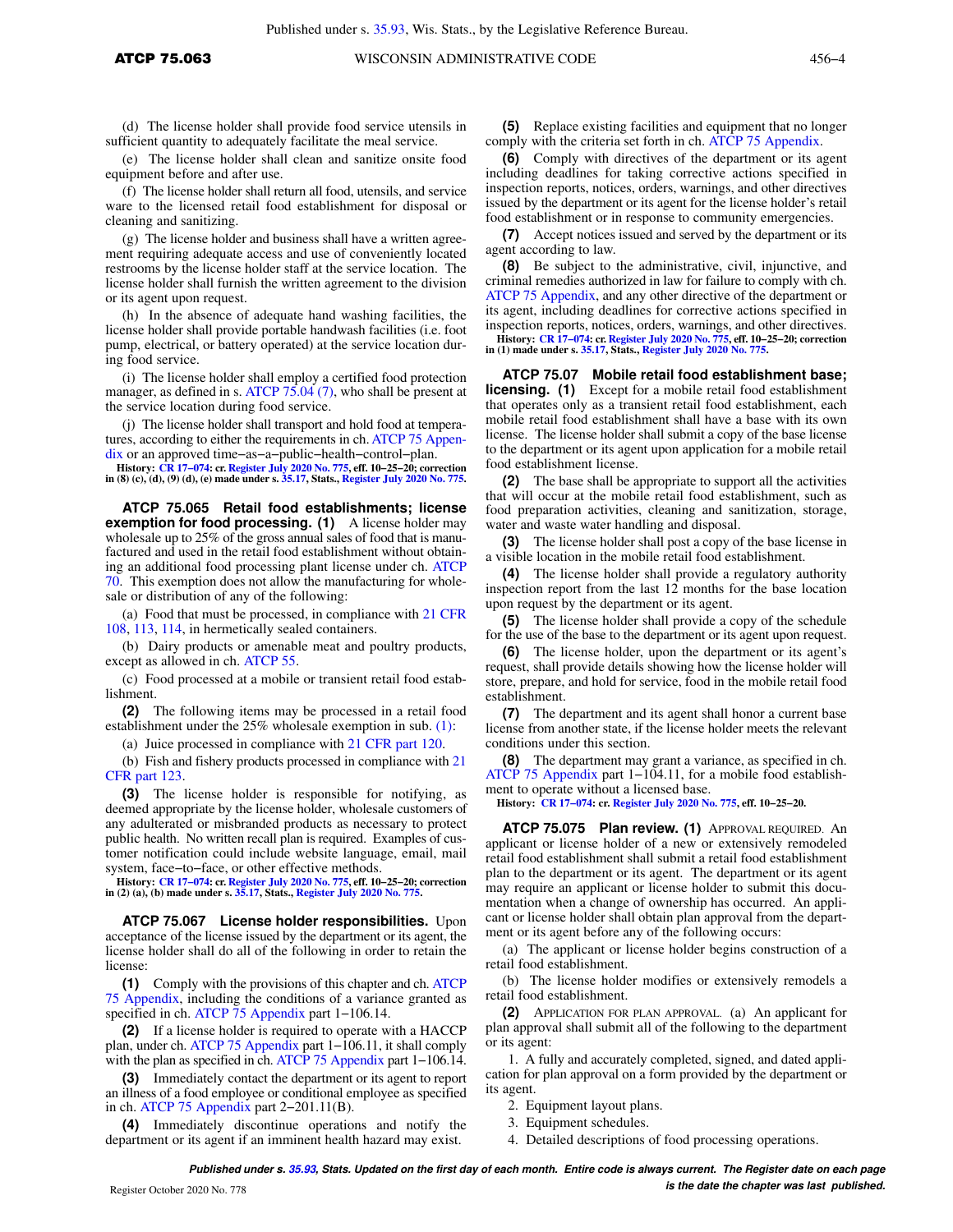5. Menus.

6. Copies of other state, county, or municipal approvals relating to the operation of the retail food establishment.

7. A copy of the plans and specifications drawn to scale or a drawing indicating distance of separation measured in feet in accordance with the applicable requirements of this chapter.

8. Any other information required by the department or its agent regarding the operation of the retail food establishment as it relates to the health, safety, and welfare of the public.

Note: To obtain a copy of the plan approval application form, send an email to [datcpdfslicensing@wisconsin.gov](mailto:datcpdfslicensing@wisconsin.gov) or contact the Bureau of Food and Recreational Businesses at (608) 224−4700 or PO Box 8911, Madison, Wisconsin 53708−8911.

(b) If the department or its agent receives a plan or application that is not completed as specified in par.  $(a)$ , the department shall contact the plan applicant to seek additional information.

(c) Within 30 days after receipt of complete information under par.[\(a\),](https://docs.legis.wisconsin.gov/document/administrativecode/ATCP%2075.075(2)(a)) or any additional information requested under par. [\(b\)](https://docs.legis.wisconsin.gov/document/administrativecode/ATCP%2075.075(2)(b)), the department or its agent shall approve or deny the plan. If the department or its agent approves the plan, the department or its agent shall issue a plan approval letter to the plan applicant. If the department or its agent denies a plan, it shall give the plan applicant the reason for the denial, in writing. The plan applicant may appeal the decision made by the department or its agent under ss. [ATCP 75.14](https://docs.legis.wisconsin.gov/document/administrativecode/ATCP%2075.14) and [75.16](https://docs.legis.wisconsin.gov/document/administrativecode/ATCP%2075.16).

**History: [CR 17−074:](https://docs.legis.wisconsin.gov/document/cr/2017/74) cr. [Register July 2020 No. 775](https://docs.legis.wisconsin.gov/document/register/775/B/toc), eff. 10−25−20; correction in numbering of (1) made under s. [13.92 \(4\) \(b\) 1.](https://docs.legis.wisconsin.gov/document/statutes/13.92(4)(b)1.), Stats., [Register July 2020 No](https://docs.legis.wisconsin.gov/document/register/775/B/toc) [775](https://docs.legis.wisconsin.gov/document/register/775/B/toc).**

**ATCP 75.08 Retail food establishment fees. (1)** LICENSE CATEGORY ASSIGNMENT. (a) *Criteria.* 1. Except for a retail food establishment serving only prepackaged foods or meals, a transient retail food establishment, a vending machine, a micro market, or a mobile retail food establishment base with no food preparation, the department or its agent shall assign a retail food establishment to a license category by evaluating the complexity of the retail food establishment based on the criteria specified in Table A in this section.

2. The department or its agent shall assign a retail food establishment, whose point value is not greater than 2.5, to the simple license category.

3. The department or its agent shall assign a retail food establishment, whose point value is more than 2.5, but not greater than 4.5, to the moderate license category.

4. The department or its agent shall assign a retail food establishment, whose point value is 4.5 or more, to the complex license category.

5. If the department or its agent orders a retail food establishment closed, or it has caused a foodborne illness outbreak, the department or its agent shall immediately assign the retail food establishment to the complex category for the current and following licensing year. If no further outbreaks or closures occur, the department or its agent may reduce the license to the appropriate license category assignment.

**Note:** The cause of a foodborne illness outbreak is determined using standard epidemiological practices.

(b) *Point values for determining factors for assigning a retail food establishment's license category.*

| Table A |  |
|---------|--|
|---------|--|

| <b>Determining Factors for Assigning License Categories</b>                                                                                                                                                                                           | <b>Point Value</b> |
|-------------------------------------------------------------------------------------------------------------------------------------------------------------------------------------------------------------------------------------------------------|--------------------|
| A retail food establishment that only sells pre-packaged food or meal items, regardless if the food items are<br>time/temperature controlled for safety food.                                                                                         | $\Omega$           |
| The retail food establishment does not serve meals and has annual gross food sale receipts less than<br>\$25,000.                                                                                                                                     | 0.25               |
| The retail food establishment does not serve meals and has annual gross food sale receipts more than<br>\$25,000 but not more than \$1,000,000.                                                                                                       | 0.5                |
| The retail food establishment does not serve meals and has annual gross food sale receipts more than<br>\$1,000,000 but not more than \$5,000,000.                                                                                                    | $\mathbf{1}$       |
| The retail food establishment does not serve meals and has annual gross food sale receipts more than<br>\$5,000,000.                                                                                                                                  | 2                  |
| The retail food establishment contains a self-service salad or food bar.*                                                                                                                                                                             | $\mathbf{1}$       |
| The retail food establishment handles raw poultry, meat, eggs, or seafood.                                                                                                                                                                            | $\mathbf{1}$       |
| The retail food establishment has a variance under $3-502.11$ (special processing methods**) or a required<br>HACCP plan under 3–502.12 (reduced oxygen packaging) of ch. ATCP 75 Appendix, Wisconsin Food<br>Code.                                   | $\mathbf{1}$       |
| The retail food establishment has an approval under $3-301.11$ (bare hand contact plan) or $3-501.19$ (time as<br>a public health control plan) of ch. ATCP 75 Appendix, Wisconsin Food Code.                                                         | $\mathbf{1}$       |
| The retail food establishment has a catering operation or processes, packages, or holds customer preordered<br>meals or food items.                                                                                                                   | $\mathbf{1}$       |
| The retail food establishment does cold holding, hot holding, or reheating of time/temperature control for<br>safety foods.                                                                                                                           | $\mathbf{1}$       |
| The retail food establishment does cooling of cooked or reheated time/temperature control for safety foods.                                                                                                                                           | $\mathbf{1}$       |
| The retail food establishment prepares TCS food at their location and then transports it to be sold, under<br>the wholesale exemption for retail food establishments.                                                                                 | $\mathbf{1}$       |
| The retail food establishment serves or sells food that requires food processing activities including chop-<br>ping, dicing, mixing, slicing, blanching, boiling, cooking, packaging, and assembly in order for that product<br>to be served or sold. | $\mathbf{1}$       |
| The retail food establishment has one or more additional areas where food preparation activities occur.                                                                                                                                               | $\mathbf{1}$       |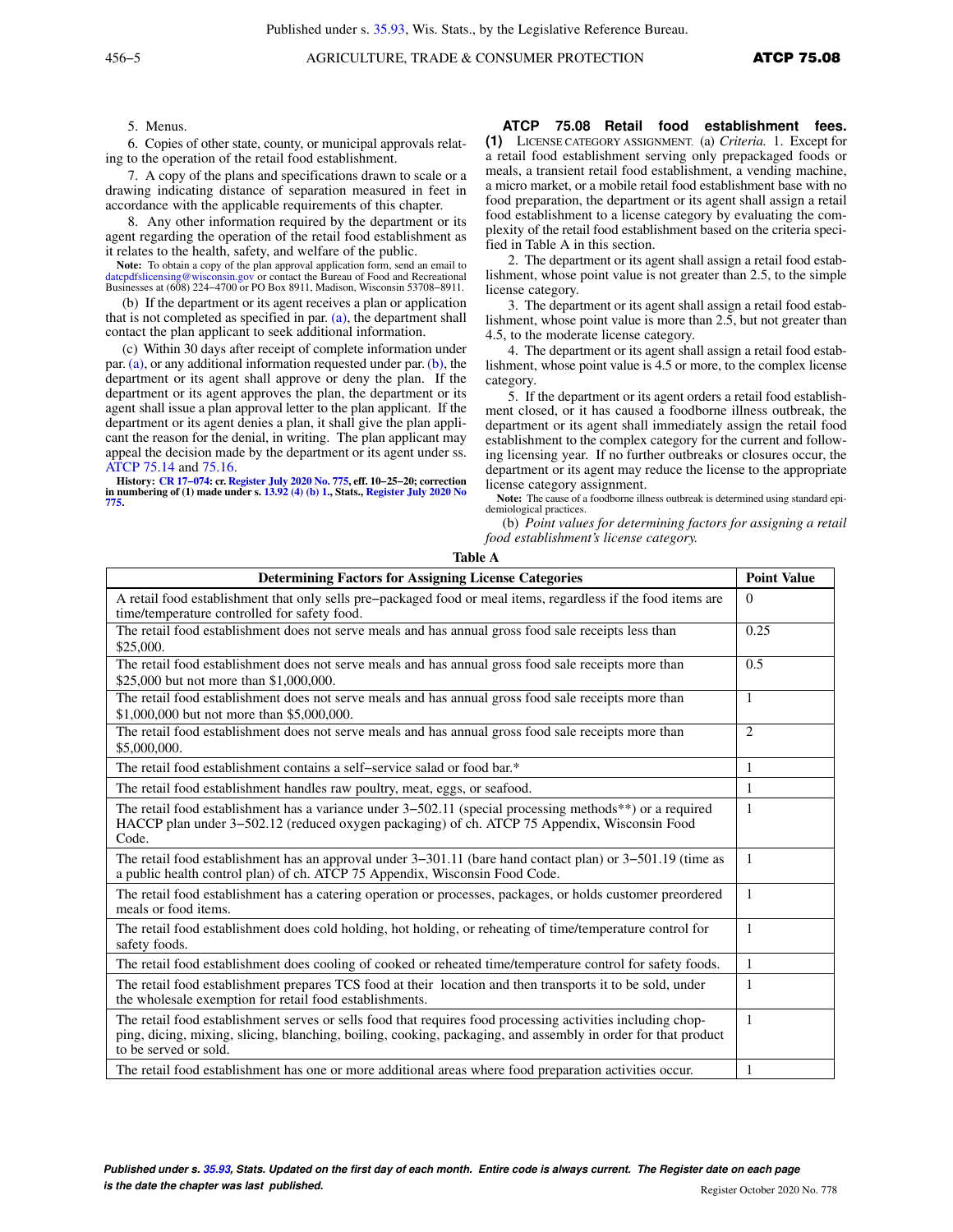| The retail food establishment specifically prepares or serves food to a population identified as highly sus-<br>ceptible, such as a nursing home or day care.             |  |
|---------------------------------------------------------------------------------------------------------------------------------------------------------------------------|--|
| The retail food establishment has a customer seating capacity greater than 75, or operates a motor vehicle<br>drive-through service window for food purchase and service. |  |

\* If only "condiments" or other non–meal, ready–to–eat, non–TCS foods are offered or displayed for customer self–service, that display does not qualify as a salad or food<br>bar, such as, but not limited to, pickles, onions,

\*\* Smoking, curing, using food additives or components for preservation rather than flavor, reduced oxygen packaging, operating a molluscan shellfish life−support system, custom processing, sprouting seeds or beans, or any other method as determined by the department to require a variance.

(c) *Request for different license category assignment.* The license holder may ask the department or its agent to reconsider the retail food establishment's license category assignment within 30 days of the category assignment.

Note: To request reconsideration of license category assignment, contact the Bureau of Food and Recreational Businesses at 608–224–4700 or send your written request to the Bureau of Food and Recreational businesses at P.O. 53708−8911. For an agent reconsideration, please contact the agent health department.

**(2)** FEE SCHEDULE. An applicant to the department for a retail food establishment license shall pay an annual license fee as indicated in Table B:

| <b>Table B</b>                                                                                                                                                                                    |                    |                                       |                     |                                           |             |                                              |
|---------------------------------------------------------------------------------------------------------------------------------------------------------------------------------------------------|--------------------|---------------------------------------|---------------------|-------------------------------------------|-------------|----------------------------------------------|
| <b>Type of Retail Food</b><br><b>Establishment</b>                                                                                                                                                | <b>License Fee</b> | PreLicensing<br><b>Inspection Fee</b> | Reinspection<br>Fee | <b>Additional</b><br>Reinspection<br>Fees | Late<br>Fee | Operating<br>Without a<br><b>License Fee</b> |
| <b>Retail Food Estab-</b><br>lishment - not serv-<br>ing meals (includes<br>mobile retail food<br>establishment - not<br>serving meals)                                                           |                    |                                       |                     |                                           |             |                                              |
| Prepackaged TCS<br>food                                                                                                                                                                           | \$45.00            |                                       | \$90.00             | \$90.00                                   | \$9.00      | \$90.00                                      |
| Simple (final food<br>product is Non-TCS)                                                                                                                                                         | \$60.00            |                                       | \$90.00             | \$90.00                                   | \$12.00     | \$100.00                                     |
| Simple (TCS)                                                                                                                                                                                      | \$190.00           |                                       | \$190.00            | \$190.00                                  | \$38.00     | \$100.00                                     |
| Moderate                                                                                                                                                                                          | \$265.00           |                                       | \$190.00            | \$190.00                                  | \$53.00     | \$100.00                                     |
| Complex                                                                                                                                                                                           | \$685.00           |                                       | \$450.00            | \$450.00                                  | \$137.00    | \$100.00                                     |
| <b>Retail Food Estab-</b><br>lishment – serving<br>meals (includes<br>Retail food establish-<br>ment serving<br>prepackaged meals<br>and mobile retail<br>food establishments -<br>serving meals) |                    |                                       |                     |                                           |             |                                              |
| Prepackaged TCS                                                                                                                                                                                   | \$105.00           | \$130.00                              | \$98.00             | \$130.00                                  | \$21.00     | \$749.00                                     |
| Simple                                                                                                                                                                                            | \$230.00           | \$320.00                              | \$240.00            | \$320.00                                  | \$46.00     | \$749.00                                     |
| Moderate                                                                                                                                                                                          | \$330.00           | \$470.00                              | \$353.00            | \$470.00                                  | \$66.00     | \$749.00                                     |
| Complex                                                                                                                                                                                           | \$540.00           | \$770.00                              | \$578.00            | \$770.00                                  | \$108.00    | \$749.00                                     |
| <b>Transient Retail</b><br><b>Food Establishment</b>                                                                                                                                              |                    |                                       |                     |                                           |             |                                              |
| Non-TCS food                                                                                                                                                                                      | \$75.00            |                                       |                     |                                           |             |                                              |
| <b>TCS Food</b>                                                                                                                                                                                   | \$170.00           |                                       |                     |                                           |             |                                              |
| Prepackaged TCS<br>food only                                                                                                                                                                      | \$45.00            |                                       |                     |                                           |             |                                              |
| <b>Mobile Retail Food</b><br><b>Establishment Base</b>                                                                                                                                            |                    |                                       |                     |                                           |             |                                              |
| No food preparation or<br>processing activities                                                                                                                                                   | \$45.00            |                                       | \$45.00             | \$45.00                                   | \$9.00      | \$90.00                                      |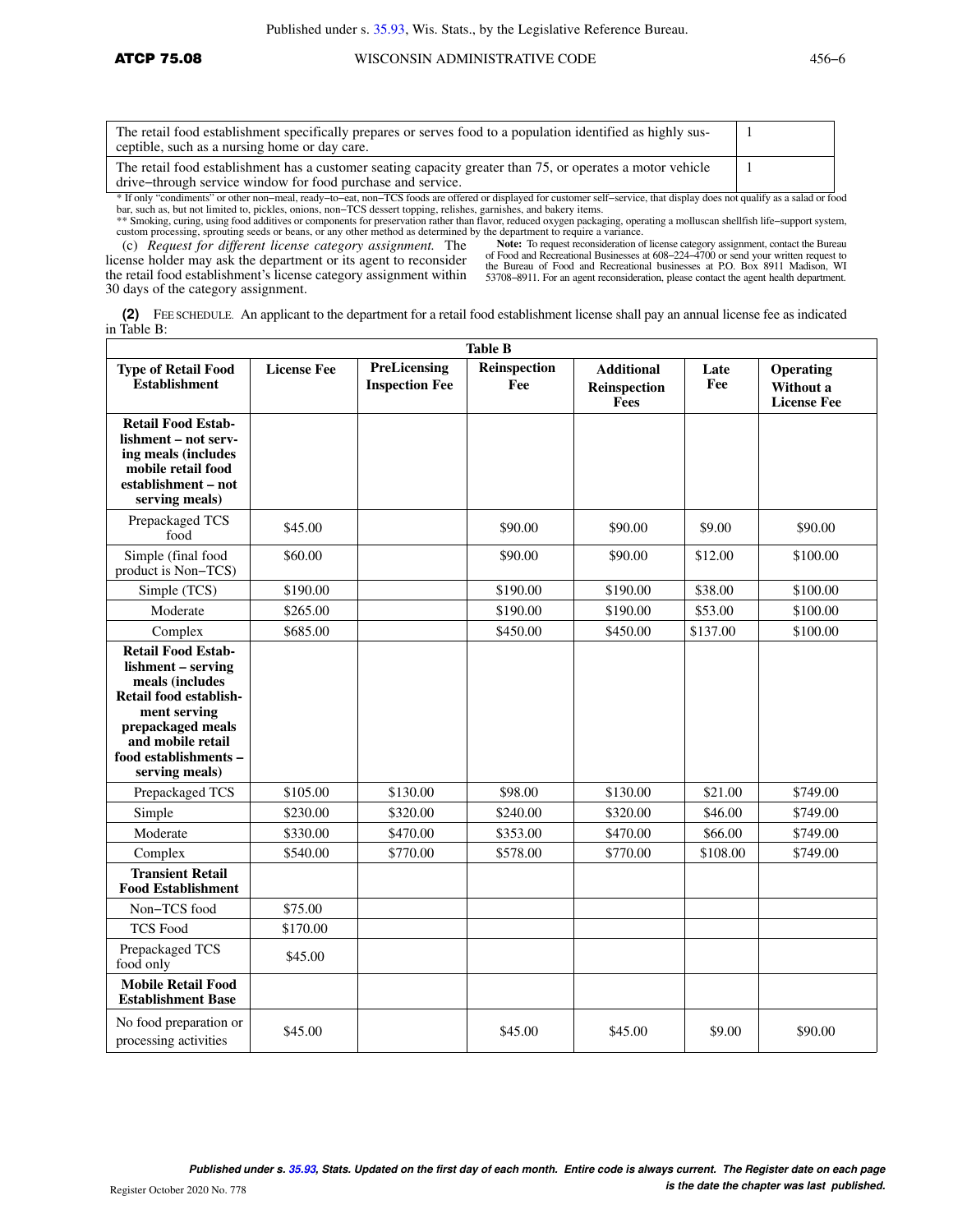# 456−7 AGRICULTURE, TRADE & CONSUMER PROTECTION **ATCP 75.10**

All other base license fees are calculated on the risk category assignment in Table A in this section for the activity conducted at the base.

| vast.                                         |                       |  |  |  |         |                        |
|-----------------------------------------------|-----------------------|--|--|--|---------|------------------------|
| <b>Vending</b>                                |                       |  |  |  |         |                        |
| Vending machine<br>operator                   | \$125.00              |  |  |  | \$25.00 | \$749.00               |
| Vending machine<br>license                    | \$9.00 per<br>machine |  |  |  |         | \$27.00 per<br>machine |
| <b>Micro Markets</b>                          |                       |  |  |  |         |                        |
| Single location                               | \$40.00               |  |  |  | \$8.00  | \$80.00                |
| Multiple locations (on<br>the same premises). | \$60.00               |  |  |  | \$12.00 | \$100.00               |

Note: A person applying for an annual retail food establishment license may be required to pay, in addition to the license fee listed in Table B, a weights and measures inspection fee under s. [ATCP 92.12](https://docs.legis.wisconsin.gov/document/administrativecode/ATCP%2092.12).

**(3)** TYPES OF FEES. (a) *Pre−licensing inspection fee.* The applicant shall pay to the department the applicable pre−licensing inspection fee listed in Table B before a license is issued to a new retail food establishment under s. [ATCP 75.06](https://docs.legis.wisconsin.gov/document/administrativecode/ATCP%2075.06).

(b) *License fee.* 1. Except as specified in subd. [2.,](https://docs.legis.wisconsin.gov/document/administrativecode/ATCP%2075.08(3)(b)2.) the applicant shall pay an annual license fee to the department, as listed in Table B, for each retail food establishment that the applicant applies for a license to operate under s. [ATCP 75.06.](https://docs.legis.wisconsin.gov/document/administrativecode/ATCP%2075.06) The department or its agent shall base the annual license fee on the point values assigned to the retail food establishment under Table A.

2. Table A does not apply to a retail food establishment serving prepackaged meals or a retail food establishment − not serving meals with only prepackaged foods, a transient retail food establishment, a mobile retail food establishment base with no food service or processing activities, a vending machine and vending machine operator, or a micro market. Fees for these retail food establishments are listed separately in Table B.

(c) *Late fee.* If the license holder does not pay the fee for a license renewal before the expiration date of the license, the license holder shall pay to the department the applicable late fee, as indicated in Table B, in addition to the renewal license fee.

(d) *Reinspection fee.* If the department reinspects a retail food establishment because the department has found a violation of ch. [97,](https://docs.legis.wisconsin.gov/document/statutes/ch.%2097) Stats., this chapter, or its appendix during the preceding inspection, the department shall charge the license holder the reinspection fee specified in Table B. A reinspection fee is payable when the reinspection is completed, and is due upon written demand from the department. The department may issue a demand for payment when it issues a license renewal application to the license holder. If an additional reinspection is required to correct violations of ch. [97](https://docs.legis.wisconsin.gov/document/statutes/ch.%2097), Stats., this chapter, or its Appendix, the department shall assess an additional reinspection fee as listed in Table B.

(e) *Operating without a license fee.* Any license holder found to be operating a retail food establishment without a license shall pay to the department the applicable fee indicated in Table B for their designated license category. For any license holder found to be operating a vending machine without a license, the license holder shall pay to the department 3 times the annual vending machine license fee listed in Table B, in addition to all applicable fees.

**Note:** Anyone operating a retail food establishment without a license is also subject to a fine of not less than \$100 nor more than \$1,000 under s. [97.72,](https://docs.legis.wisconsin.gov/document/statutes/97.72) Stats.

(f) *Fees for special condition inspections.* For each inspection or consultation activity that is not directly related to the department's licensing responsibilities, the department may charge the requestor \$175.

(g) *Fee for operating without a certified food protection manager.* The department shall charge the license holder \$150 for operating without a certified food manager as defined in s. [ATCP](https://docs.legis.wisconsin.gov/document/administrativecode/ATCP%2075.04(7)) [75.04 \(7\)](https://docs.legis.wisconsin.gov/document/administrativecode/ATCP%2075.04(7)).

**Note:** Certified food manager requirements may be found in Chapter [12](https://docs.legis.wisconsin.gov/document/administrativecode/ch.%20ATCP%2012%20Appendix) of ch. [ATCP 75 Appendix](https://docs.legis.wisconsin.gov/document/administrativecode/ch.%20ATCP%2075%20Appendix).

**(4)** METHOD OF PAYMENT. If the applicant or license holder pays for a retail food establishment license by check or other draft drawn upon an account containing insufficient funds, the applicant or license holder shall, within 15 days after receipt of notice from the department of the insufficiency, pay all applicable fees and the financial institution's processing charges by cashier's check or other certified draft, or money order.

**History: [CR 17−074:](https://docs.legis.wisconsin.gov/document/cr/2017/74) cr. [Register July 2020 No. 775](https://docs.legis.wisconsin.gov/document/register/775/B/toc), eff. 10−25−20; correction in the numbering of (4) made under s. [13.92 \(4\) \(b\) 1.,](https://docs.legis.wisconsin.gov/document/statutes/13.92(4)(b)1.) Stats., [Register July 2020](https://docs.legis.wisconsin.gov/document/register/775/B/toc) [No. 775.](https://docs.legis.wisconsin.gov/document/register/775/B/toc)**

#### **Subchapter III − Enforcement and Appeals**

**ATCP 75.10 Enforcement. (1)** INSPECTIONS AND ACCESS TO THE PREMISES. (a) *Inspections.* Under s. [97.12 \(1\)](https://docs.legis.wisconsin.gov/document/statutes/97.12(1)) Stats., for the purpose of enforcing this chapter, the department and its agents may, at reasonable hours, enter and inspect any premises for which a license is required under this chapter or any farm, factory, warehouse, building, room, establishment or place at or in which foods are manufactured, processed, packed, packaged, stored or held for sale, and may enter any vehicle, including a vehicle used to transport or hold foods in commerce. The department and its agents may also secure samples or specimens, including samples or specimens of food and any product or substance that may affect food, examine and copy relevant documents and records, and obtain photographic and other evidence needed to enforce this chapter or a rule promulgated under this chapter. The department shall examine any samples secured and shall conduct other inspections and examinations needed to determine whether there is a violation of this chapter. The department shall pay or offer to pay the market value of samples taken.

(b) *Reinspections.* The department or its agent may reinspect a retail food establishment whenever an inspection or the investigation of a complaint reveals the existence of a violation that is potentially hazardous to the health and welfare of patrons or employees of the retail food establishment. The time between an inspection, investigation, and a reinspection shall be sufficient to allow the license holder time to correct the deficiencies. The department shall charge a reinspection fee, according to s. [ATCP](https://docs.legis.wisconsin.gov/document/administrativecode/ATCP%2075.08) [75.08](https://docs.legis.wisconsin.gov/document/administrativecode/ATCP%2075.08) Table B or the applicable charges as determined by an agent. If an additional reinspection is required because the license holder has not corrected a violation, the department shall assess the license holder an additional reinspection fee according to [s. A](https://docs.legis.wisconsin.gov/document/administrativecode/ATCP%2075.08)TCP

**Published under s. [35.93,](https://docs.legis.wisconsin.gov/document/statutes/35.93) Stats. Updated on the first day of each month. Entire code is always current. The Register date on each page is the date the chapter was last published. Compared All Security Compared All Security Compared All Security Compared All Security Compared Register October 2020 No. 778**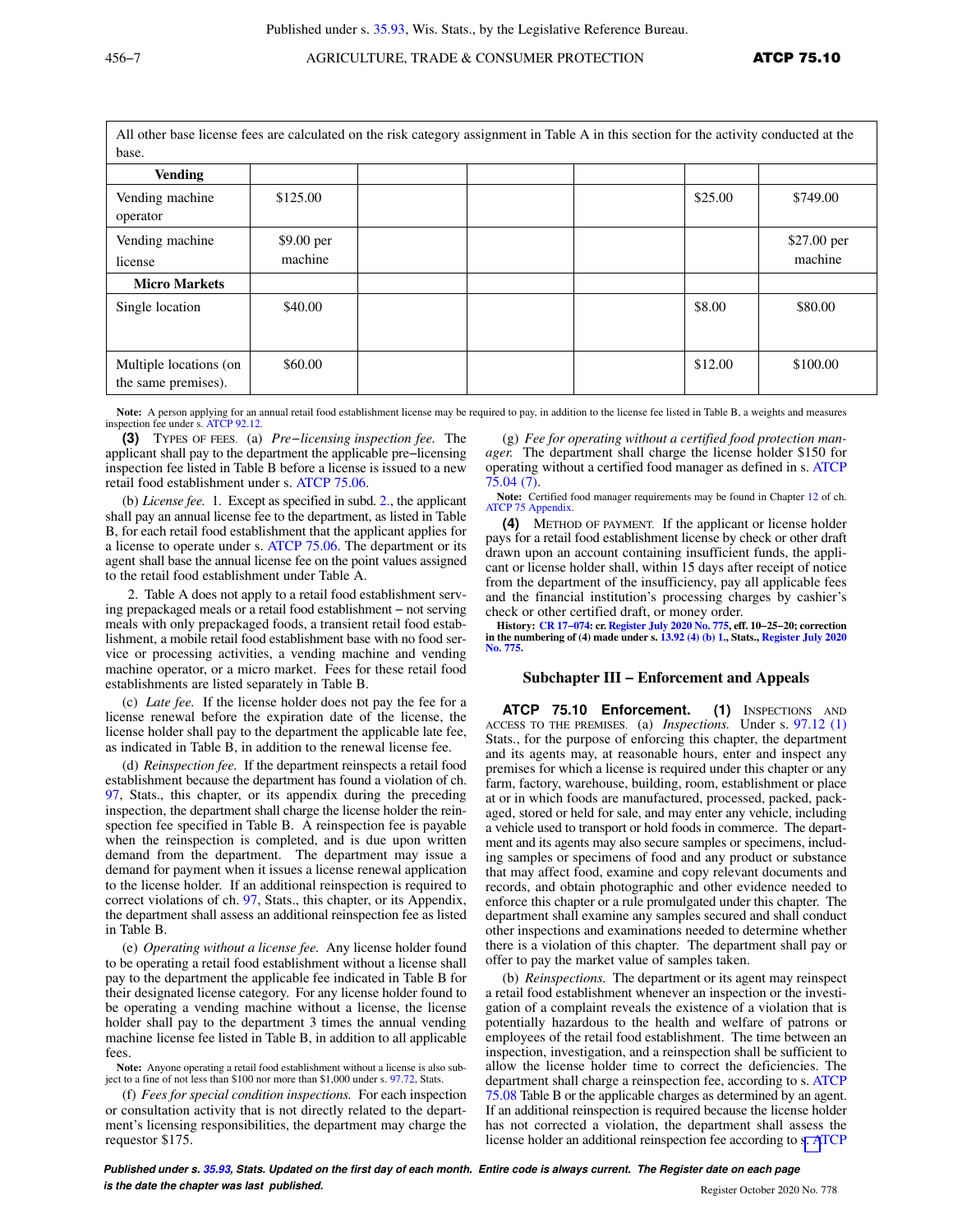[75.08](https://docs.legis.wisconsin.gov/document/administrativecode/ATCP%2075.08) Table B, or the applicable charges as determined by an agent. The department may order the license holder to show just cause why the license should not be suspended or revoked under s. [ATCP 75.12](https://docs.legis.wisconsin.gov/document/administrativecode/ATCP%2075.12).

**(2)** GENERAL ORDERS TO CORRECT VIOLATIONS. (a) If upon inspection of a retail food establishment, the department or agent finds that the retail food establishment is not designed, constructed, equipped or operated as required under ch. [97](https://docs.legis.wisconsin.gov/document/statutes/ch.%2097) Stat., ch. [ATCP 75](https://docs.legis.wisconsin.gov/document/administrativecode/ch.%20ATCP%2075) or ch. [ATCP 75 Appendix,](https://docs.legis.wisconsin.gov/document/administrativecode/ch.%20ATCP%2075%20Appendix) the department or agent shall issue a written order to correct the violation. The order shall specify the correction needed for compliance and the deadline by which the license holder shall make the correction. The department or agent, at its discretion, may extend the deadline specified in the order.

(b) f the license holder does not make the corrections to the violations by the deadline stated in the order, or any extension of time granted for compliance, the department or agent may issue an order under s. [ATCP 75.12](https://docs.legis.wisconsin.gov/document/administrativecode/ATCP%2075.12) to suspend or revoke the license to operate the retail food establishment.

(c) Under s. [97.12 \(5\)](https://docs.legis.wisconsin.gov/document/statutes/97.12(5)), Stats., any person who fails to comply with an order of the department shall forfeit \$50 for each day of noncompliance after the order is served upon or directed to the person. A person may appeal a forfeiture under s. [ATCP 75.14.](https://docs.legis.wisconsin.gov/document/administrativecode/ATCP%2075.14)

**(3)** HOLD ORDERS. As specified under s. [97.12 \(2\),](https://docs.legis.wisconsin.gov/document/statutes/97.12(2)) Stats.:

(a) Whenever any duly authorized inspector of the department has reasonable cause to believe that any food examined by him or her is adulterated or misbranded and is dangerous to health or misleading to the injury or damage of the purchaser or consumer, the inspector shall issue and deliver to the owner or custodian of the food a holding order prohibiting the sale or movement of the food for any purpose until the analysis or examination of the sample obtained has been completed. A holding order may be effective for a period of no longer than 14 days from the time of its delivery and it may be reissued for one additional 14−day period if necessary to complete the analysis or examination of the food.

(b) No food described in a holding order issued and delivered under par. [\(a\)](https://docs.legis.wisconsin.gov/document/administrativecode/ATCP%2075.10(3)(a)) may be sold or moved for any purpose without the approval of the department until such analysis or examination has been completed within the time specified in par. [\(a\)](https://docs.legis.wisconsin.gov/document/administrativecode/ATCP%2075.10(3)(a)). Upon completion of the analysis or examination either of the following may apply:

1. If the department upon completed analysis or examination determines that the food described in such holding order is not adulterated or misbranded, then the owner or custodian thereof shall be promptly notified in writing, and such holding order shall terminate upon notification.

2. Where the analysis or examination shows that the food is adulterated or misbranded and is dangerous to health or misleading to the injury or damage of the purchaser or consumer, the owner or custodian of the food shall be notified in writing within the effective time of the holding order. Such notice has the effect of a special order issued under s. [93.18,](https://docs.legis.wisconsin.gov/document/statutes/93.18) Stats. Upon receipt of a notice, the food subject to the holding order may not be sold, moved, disposed of or brought into compliance with applicable standards without the approval of the department. If such food is not brought into compliance, sold, moved, or disposed of within 30 days, or other agreed upon period of time, from the date the owner or custodian received notice that the food was adulterated or misbranded, the department may issue an order directing the disposition of the food. Such an order has the effect of a special order issued under s. [93.18](https://docs.legis.wisconsin.gov/document/statutes/93.18), Stats.

(c) Any person violating an order issued under this subsection may be fined not more than the maximum amount or imprisoned not more than one year in the county jail or both. The maximum fine under this paragraph equals \$10,000 plus the retail value of the product moved, sold, or disposed of in violation of the order issued under this subsection.

**(4)** SPECIAL ORDERS AND ORDERS TO ABATE A DANGER TO PUB-LIC HEALTH. As specified under s. [97.12 \(3\),](https://docs.legis.wisconsin.gov/document/statutes/97.12(3)) Stats.:

(a) The department may issue a special order as provided under s. [93.18](https://docs.legis.wisconsin.gov/document/statutes/93.18) Stats., to any person engaged in the production, processing, sale, or distribution of food if the department finds a violation of this chapter or the rules promulgated under this chapter. An order shall state the violations found and shall specify a deadline for correction.

(b) If the department finds that a piece of equipment, a facility, or a practice used is a danger to public health, it may order that the situation be abated or eliminated immediately and that the equipment, facility or practice not be used until the violation is corrected and the correction is confirmed by the department. The department may, instead of issuing an order, accept written agreements of voluntary compliance, which have the effect of an order.

History: CR 17–074: cr. [Register July 2020 No. 775](https://docs.legis.wisconsin.gov/document/register/775/B/toc), eff. 10–25–20; correction<br>in (1) (b), (2) (a), (3) (intro.) made under s. [35.17](https://docs.legis.wisconsin.gov/document/statutes/35.17), Stats., [Register July 2020 No.](https://docs.legis.wisconsin.gov/document/register/775/B/toc)<br>[775.](https://docs.legis.wisconsin.gov/document/register/775/B/toc)

**ATCP 75.12 Suspension or revocation of license.** The department may, by summary order and without prior notice or hearing, suspend a license issued under this chapter if the department finds that there has been a substantial failure to comply with the applicable requirements of this chapter and the rules promulgated under this chapter and that the continuation of the violations constitutes a serious danger to public health. The order shall be in writing, have the force and effect of an order issued under s. [93.18,](https://docs.legis.wisconsin.gov/document/statutes/93.18) Stats., and is subject to right of hearing before the department, if requested within 10 days after date of service. **History: [CR 17−074:](https://docs.legis.wisconsin.gov/document/cr/2017/74) cr. [Register July 2020 No. 775](https://docs.legis.wisconsin.gov/document/register/775/B/toc), eff. 10−25−20.**

**ATCP 75.14 Appeals of actions by the department; right of hearing.** If requested in writing within 10−days after date of the service of an order, a hearing shall be conducted within 10 days after receipt of a request for a hearing. Enforcement of the order shall not be stayed pending action on the hearing. **History: [CR 17−074:](https://docs.legis.wisconsin.gov/document/cr/2017/74) cr. [Register July 2020 No. 775](https://docs.legis.wisconsin.gov/document/register/775/B/toc), eff. 10−25−20.**

**ATCP 75.16 Appeals of actions by agent health departments.** If an agent issues a license under this chapter, the agent shall create and follow enforcement and appeal procedures under s. [66.0417](https://docs.legis.wisconsin.gov/document/statutes/66.0417) Stats.

**History: [CR 17−074:](https://docs.legis.wisconsin.gov/document/cr/2017/74) cr. [Register July 2020 No. 775](https://docs.legis.wisconsin.gov/document/register/775/B/toc), eff. 10−25−20.**

### **Subchapter IV − Standards for Retail Food Establishments**

**ATCP 75.18 Qualifications of an authorized representative conducting inspections.** An authorized representative of the department or its agent who inspects a retail food establishment or conducts a plan review for compliance with ch. [ATCP 75](https://docs.legis.wisconsin.gov/document/administrativecode/ch.%20ATCP%2075) and its Appendix shall meet the staffing qualification requirements set forth in s. [ATCP 74.08.](https://docs.legis.wisconsin.gov/document/administrativecode/ATCP%2074.08)

**History: [CR 17−074:](https://docs.legis.wisconsin.gov/document/cr/2017/74) cr. [Register July 2020 No. 775](https://docs.legis.wisconsin.gov/document/register/775/B/toc), eff. 10−25−20.**

**ATCP 75.20 Inspections. (1)** REFUSED INSPECTION; PROCESS. If a person denies access to the department or its agent, the department or its agent shall inform the person of all the following:

(a) The license holder is required to allow access to the department or its agent as specified under s. [ATCP 75.10 \(1\)](https://docs.legis.wisconsin.gov/document/administrativecode/ATCP%2075.10(1)).

(b) Access is a condition of the acceptance and retention of a retail food establishment license to operate as specified under s. [ATCP 75.06 \(3\) \(c\).](https://docs.legis.wisconsin.gov/document/administrativecode/ATCP%2075.06(3)(c))

(c) If the license holder denies access to a retail food establishment to an authorized representative of the department or its agent, the department or its agent may apply for an inspection warrant to allow access as provided in law under s. [66.0119](https://docs.legis.wisconsin.gov/document/statutes/66.0119), Stats.

**(2)** REPORTING OF REFUSED ACCESS. If the person in charge continues to refuse access after the department or its agent presents credentials, provides the explanation in sub. [\(1\)](https://docs.legis.wisconsin.gov/document/administrativecode/ATCP%2075.20(1)), and

**Published under s. [35.93,](https://docs.legis.wisconsin.gov/document/statutes/35.93) Stats. Updated on the first day of each month. Entire code is always current. The Register date on each page is the date the chapter was last published. is the date the chapter was last published.**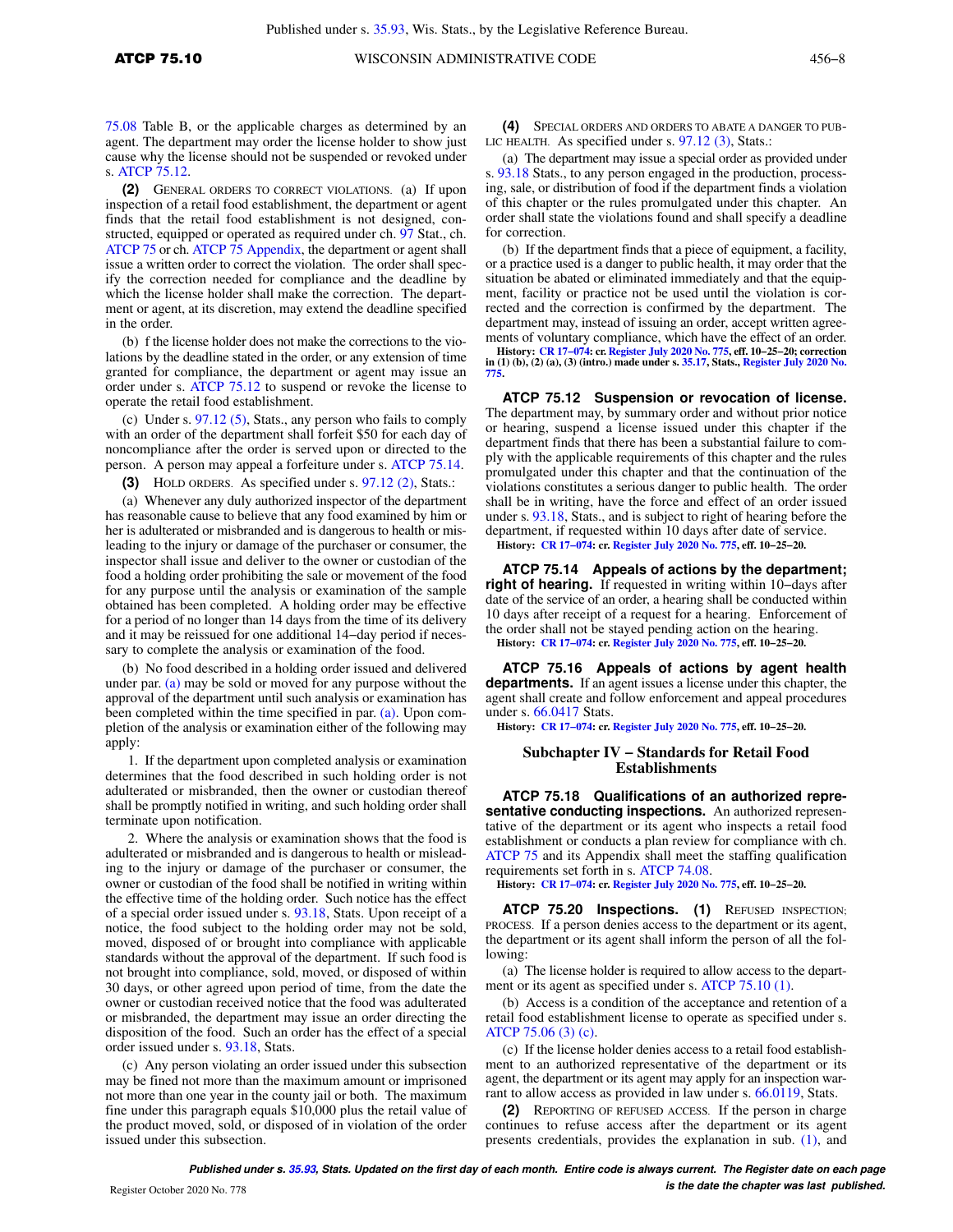makes a final request for access, the department or its agent shall document details of the denial of access on an inspection report form.

**(3)** FREQUENCY OF INSPECTION. (a) The department or its agent shall inspect a retail food establishment at least once during the licensing period.

(b) The department may approve, upon request, an increase in the interval between inspections beyond 12 months if any of the following conditions exist:

1. The retail food establishment is fully complying with a department−approved HACCP plan as specified in ch. [ATCP 75](https://docs.legis.wisconsin.gov/document/administrativecode/ch.%20ATCP%2075%20Appendix) [Appendix](https://docs.legis.wisconsin.gov/document/administrativecode/ch.%20ATCP%2075%20Appendix) part 1−106.14.

2. The agent submits a plan to the department, requesting an inspection frequency based on the risk of food establishment operations using criteria under s. [ATCP 75.08 \(1\) \(a\)](https://docs.legis.wisconsin.gov/document/administrativecode/ATCP%2075.08(1)(a)) and [\(b\).](https://docs.legis.wisconsin.gov/document/administrativecode/ATCP%2075.08(1)(b)) The total number of inspections performed shall equal the number of licenses issued.

**Note:** The intent of this provision is to allow greater inspection frequency for high−risk retail food establishments by decreasing inspection frequency for low−risk retail food establishments.

**(4)** INSPECTION DOCUMENTATION. The department or its agent shall document all of the following on an inspection report form:

(a) Administrative information about the retail food establishment's legal identity, street and mailing addresses, type of establishment and operation, inspection date, and other information such as type of water supply and sewage disposal, status of the license, and personnel certificates that may be required at the retail food establishment.

(b) The conditions or other violations from this chapter and ch. [ATCP 75 Appendix](https://docs.legis.wisconsin.gov/document/administrativecode/ch.%20ATCP%2075%20Appendix), that require corrective action by the license holder. An accompanying narrative shall contain all of the following:

1. A factual description of the violation observed, including location of the observed violation.

2. Citation and a brief description of the statute, administrative rule, or local ordinance for the observed violation.

3. A statement indicating what corrective action the license holder has taken, or shall take, to regain compliance with the administrative rule, statute, or local ordinance.

4. Unless otherwise indicated on the inspection report, each violation shall have a corrective action deadline. The corrective action deadline shall be based on the following criteria:

a. The nature of the potential hazard involved and the complexity of the corrective action needed. The department or its agent may agree to or specify additional time, not to exceed 72 hours after the inspection, for the license holder to correct violations of a priority item.

b. The license holder has a maximum time of 10 calendar days after the inspection for the license holder to correct violations of a priority foundation item or HACCP Plan deviation as defined in ch. [ATCP 75 Appendix](https://docs.legis.wisconsin.gov/document/administrativecode/ch.%20ATCP%2075%20Appendix).

c. The license holder shall correct core items, as defined in ch. [ATCP 75 Appendix,](https://docs.legis.wisconsin.gov/document/administrativecode/ch.%20ATCP%2075%20Appendix) by a deadline agreed to or specified by the department or its agent, but no later than 90 calendar days after the inspection. The department or its agent may approve a written compliance schedule that extends beyond 90 calendar days, if the license holder submits a written schedule of compliance and no health hazard exists, or will result, from allowing an extended schedule for compliance.

**(5)** ISSUING A REPORT AND OBTAINING ACKNOWLEDGMENT OF RECEIPT. At the conclusion of the inspection, an authorized representative of the department shall sign the completed inspection report. The department or its agent shall then perform an exit interview and obtain a signature on the inspection report from the license holder's designated person in charge, as that term is used in ch. [ATCP 75 Appendix](https://docs.legis.wisconsin.gov/document/administrativecode/ch.%20ATCP%2075%20Appendix) part 2−101.11(A). A copy of the inspection report shall be left with the person in charge at the completion

of the inspection or emailed or otherwise presented within 2 business days after completion of the inspection.

**(6)** REFUSAL TO SIGN INSPECTION REPORT. If the license holder's designated person in charge refuses to sign the inspection report, the department or its agent shall do all of the following:

(a) Inform the person who declines to sign the inspection report that a written acknowledgment of receipt is not an agreement with findings.

(b) Inform the person that refusal to sign the inspection report will not affect the license holder's obligation to correct the violations noted in the inspection report by the deadlines specified.

(c) Document the refusal to sign in the inspection report.

**(7)** POSTING OF INSPECTION REPORTS. The department and its agents shall make inspection reports available to the public on the internet.

**History: [CR 17−074:](https://docs.legis.wisconsin.gov/document/cr/2017/74) cr. [Register July 2020 No. 775](https://docs.legis.wisconsin.gov/document/register/775/B/toc), eff. 10−25−20; correction in (2), (4) (b) 2. made under s. [35.17](https://docs.legis.wisconsin.gov/document/statutes/35.17), Stats., [Register July 2020 No. 775](https://docs.legis.wisconsin.gov/document/register/775/B/toc).**

#### **Subchapter V − Vending Machines**

**ATCP 75.30 Applicability. (1)** In addition to the specific requirements of ch. [ATCP 75](https://docs.legis.wisconsin.gov/document/administrativecode/ch.%20ATCP%2075), vending machines shall meet applicable requirements in chapters 1 to 7 in ch. [ATCP 75 Appen](https://docs.legis.wisconsin.gov/document/administrativecode/ch.%20ATCP%2075%20Appendix)[dix.](https://docs.legis.wisconsin.gov/document/administrativecode/ch.%20ATCP%2075%20Appendix)

**(2)** The provisions of this chapter apply to any vending machine offered for public use, except a vending machine which dispenses only pastry items, which have a pH level of 4.6 or below or a water activity (aw) value of 0.85 or less under standard conditions or are otherwise not time/temperature control for safety foods, or prepackaged Grade A pasteurized milk or milk products.

**History: [CR 17−074:](https://docs.legis.wisconsin.gov/document/cr/2017/74) cr. [Register July 2020 No. 775](https://docs.legis.wisconsin.gov/document/register/775/B/toc), eff. 10−25−20.**

**ATCP 75.32 Approval of vending machines and related equipment. (1)** APPROVAL AUTHORITY. All vending machines and related equipment used at a vending machine location shall be approved by the department, using construction criteria developed by the National Sanitation Foundation (NSF) or the National Automatic Merchandising Association (NAMA).

**(2)** INSPECTION FOR EVIDENCE OF APPROVAL. Whenever an authorized representative or agent of the department inspects a vending machine and finds that the vending machine does not contain an identifiable license as required under s. [ATCP 75.06,](https://docs.legis.wisconsin.gov/document/administrativecode/ATCP%2075.06) the authorized representative or agent of the department shall place the vending machine in a non−vend position by sealing the money or credit card insert slot, as applicable. Failure of the operator to maintain a non−vend condition until an authorized representative or agent of the department is satisfied that the vending machine is properly licensed and identified shall be cause for an action under ss. [97.65](https://docs.legis.wisconsin.gov/document/statutes/97.65), [97.72](https://docs.legis.wisconsin.gov/document/statutes/97.72), and [97.73,](https://docs.legis.wisconsin.gov/document/statutes/97.73) Stats.

**History: [CR 17−074:](https://docs.legis.wisconsin.gov/document/cr/2017/74) cr. [Register July 2020 No. 775](https://docs.legis.wisconsin.gov/document/register/775/B/toc), eff. 10−25−20.**

**ATCP 75.34 Vending machine records. (1)** A vending machine location record shall be maintained on file at the license holder's place of business within the State. That record shall include all of the following location information for each machine:

- (a) Complete street address of the building.
- (b) The floor level in the building.
- (c) The room or area on the floor.

**(2)** The entry under each machine in the vending machine location record shall include the machine serial number and model number, the department's license number, and a designation of the machine by primary vending purpose. Primary vending purposes are:

- (a) Heated.
- (b) Refrigerated.
- (c) Beverages.
- (d) Food other than beverages.

**Published under s. [35.93,](https://docs.legis.wisconsin.gov/document/statutes/35.93) Stats. Updated on the first day of each month. Entire code is always current. The Register date on each page is the date the chapter was last published. is the date the chapter was last published.** Register October 2020 No. 778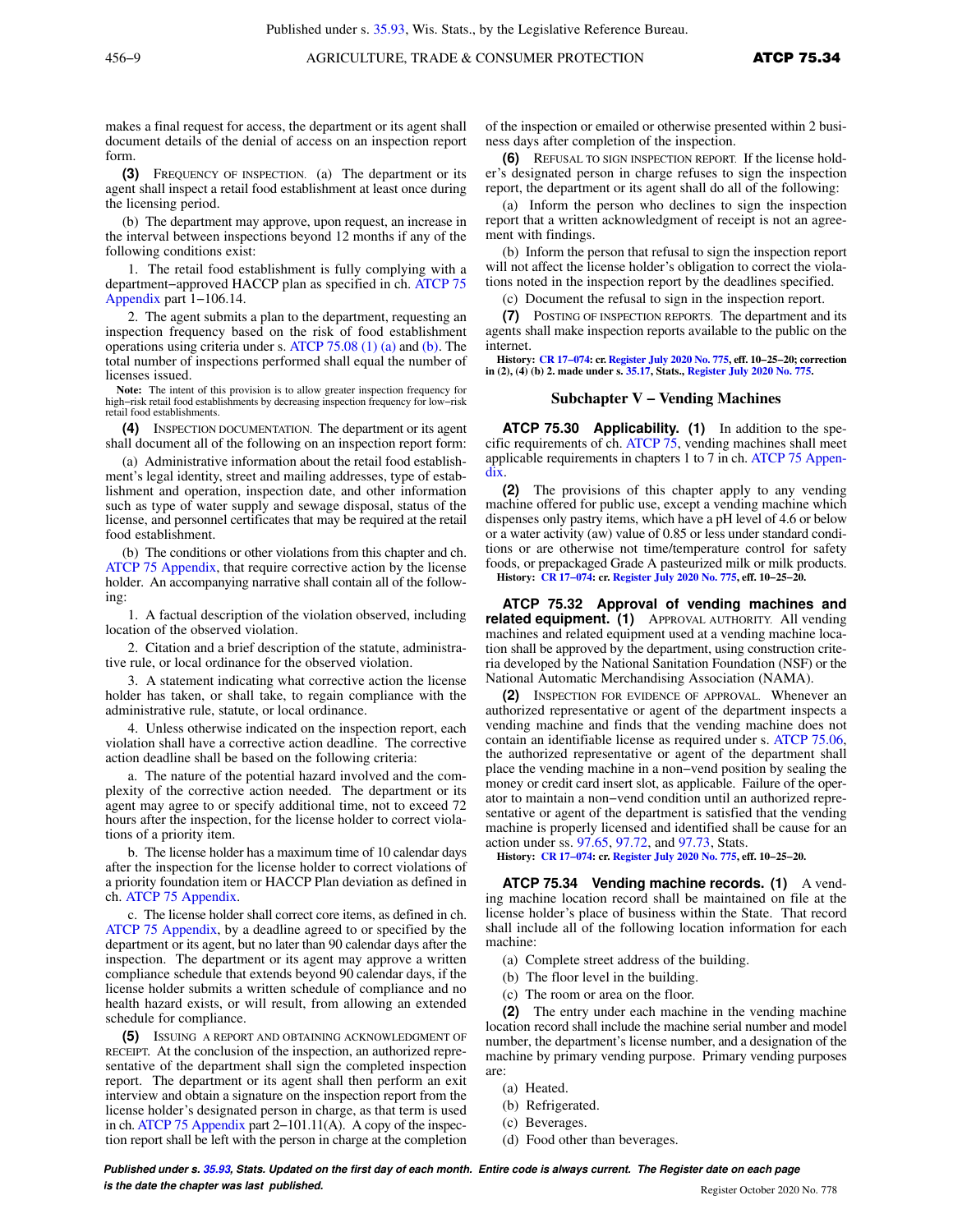**ATCP 75.34** WISCONSIN ADMINISTRATIVE CODE 456-10

(e) A combination of any 2 of pars. [\(a\)](https://docs.legis.wisconsin.gov/document/administrativecode/ATCP%2075.34(2)(a)) to [\(d\).](https://docs.legis.wisconsin.gov/document/administrativecode/ATCP%2075.34(2)(d)) **History: [CR 17−074](https://docs.legis.wisconsin.gov/document/cr/2017/74): cr. [Register July 2020 No. 775](https://docs.legis.wisconsin.gov/document/register/775/B/toc), eff. 10−25−20.**

#### **ATCP 75.36 Maintenance and service connections.**

**(1)** REPLACEMENT PARTS. All replacement parts and tubing shall be equal to or exceed original equipment specifications. Any clear tubing used shall be replaced with clear tubing only. No part built in as a function of the vending machine may be removed or bypassed.

**(2)** SERVICE CONNECTIONS. (a) *Utility openings.* All service connections through an exterior wall of the machine, including water, gas, electrical and refrigeration connections, shall be grommeted or closed to prevent the entry of insects and rodents.

(b) *Miscellaneous openings.* Miscellaneous openings into the cabinet and through the cabinet wall, other than coin entrance, money or credit card slots, coin returns, and crown pullers, but including openings for optional service connections or alternate installations, shall be provided with effective closures by the manufacturer. The closures shall be provided for these not−in−use openings, and shall be easily identifiable, properly marked or adequately described in the instruction manual for their intended use.

(c) *Disconnection safeguards.* All service connections to utilities shall be of a type that will discourage their unauthorized or unintentional disconnection.

**History: [CR 17−074](https://docs.legis.wisconsin.gov/document/cr/2017/74): cr. [Register July 2020 No. 775](https://docs.legis.wisconsin.gov/document/register/775/B/toc), eff. 10−25−20.**

**ATCP 75.38 Sanitization. (1)** CLEANING AND SANITIZ-ING FACILITIES. Approved facilities for cleaning and sanitizing equipment shall be available for each vending machine location or at a central location. At a central location, product contact surfaces shall be protected from contamination during storage, transportation, and installation. Facilities for cleaning and sanitizing shall include either a permanently fixed three−compartment sink large enough to accommodate the immersion of the largest equipment and utensil or portable washing facilities such as a service wagon, metal or plastic pails, or another mobile device which can be moved from one location to another.

**(2)** Cleaned in place. In machines designed so that food− contact surfaces are not readily removable, all surfaces intended for in−place cleaning shall be designed and fabricated so that all of the following conditions are met:

(a) Cleaning and sanitizing solutions can be circulated throughout a fixed system using an effective cleaning and sanitizing regimen.

(b) Cleaning and sanitizing solutions will contact all food− contact surfaces.

(c) The system is self−draining or capable of being completely evacuated.

(d) The procedures used result in thorough cleaning and sanitizing of the equipment.

**History: [CR 17−074](https://docs.legis.wisconsin.gov/document/cr/2017/74): cr. [Register July 2020 No. 775](https://docs.legis.wisconsin.gov/document/register/775/B/toc), eff. 10−25−20.**

**ATCP 75.40 Waste disposal. (1)** REMOVAL. All trash and other food product waste material shall be removed from the vending machine location as frequently as may be necessary to prevent attracting vermin, or creating a nuisance and unsightliness, and shall be disposed of in a manner that will not attract insects or rodents.

**(2)** CONTAINERS. Self−closing, leak−proof and easily cleanable refuse containers shall be provided in the vicinity of each machine or machines to receive cartons, wrappers, and other items of refuse.

**(3)** WASTE COLLECTION. (a) Containers shall be provided within all machines dispensing liquid products in bulk for the collection of drip, spillage, overflow, and other internal wastes.

(b) An automatic shutoff device shall be provided, which will place the vending machine out of operation before a container overflows. The cutoff mechanism shall be set at a point to permit removal of the waste container from the machine without spillage.

(c) Containers and surfaces on which wastes may accumulate shall be readily removable for cleaning, easily cleanable, and corrosion resistant.

**History: [CR 17−074:](https://docs.legis.wisconsin.gov/document/cr/2017/74) cr. [Register July 2020 No. 775](https://docs.legis.wisconsin.gov/document/register/775/B/toc), eff. 10−25−20.**

**ATCP 75.42 Delivery of foods.** Foods, including beverages and ingredients, in transit to vending machine locations shall be protected from contamination with dirt, dust, insects, rodents, and other foreign material. Similar protection shall be provided for single−service containers, as defined in ch. [ATCP 75 Appen](https://docs.legis.wisconsin.gov/document/administrativecode/ch.%20ATCP%2075%20Appendix)[dix](https://docs.legis.wisconsin.gov/document/administrativecode/ch.%20ATCP%2075%20Appendix) part 1−201.10, and for the product contact surfaces of equipment, containers, and devices in transit to machine locations. **History: [CR 17−074:](https://docs.legis.wisconsin.gov/document/cr/2017/74) cr. [Register July 2020 No. 775](https://docs.legis.wisconsin.gov/document/register/775/B/toc), eff. 10−25−20.**

# **Subchapter VI − Micro Markets**

**ATCP 75.44 Applicability of rules.** This chapter and chapters 1 to 7 in ch. [ATCP 75 Appendix,](https://docs.legis.wisconsin.gov/document/administrativecode/ch.%20ATCP%2075%20Appendix) except for Part 2−1, apply to a micro market, as defined in s. [ATCP 75.04 \(22\).](https://docs.legis.wisconsin.gov/document/administrativecode/ATCP%2075.04(22)) **History: [CR 17−074:](https://docs.legis.wisconsin.gov/document/cr/2017/74) cr. [Register July 2020 No. 775](https://docs.legis.wisconsin.gov/document/register/775/B/toc), eff. 10−25−20.**

**ATCP 75.46 Location.** A micro market shall be located in the interior of a building that is not accessible to the general public. Access to the micro market shall be limited to a defined population of employees, guests, or occupants of the building where the establishment is located.

**History: [CR 17−074:](https://docs.legis.wisconsin.gov/document/cr/2017/74) cr. [Register July 2020 No. 775](https://docs.legis.wisconsin.gov/document/register/775/B/toc), eff. 10−25−20.**

**ATCP 75.48 License holder responsibilities. (1)** REQUIREMENTS. The license holder shall assure that all of the following conditions are met:

(a) Food is from sources that comply with law.

(b) Packaged food is provided in tamper−evident packaging.

(c) Food is protected from potential sources of cross contamination.

(d) Food is maintained at safe temperatures during storage, transport and display.

**(2)** MICRO MARKET OVERSIGHT. Each micro market shall have a sign readily visible at the automated payment station stating all of the following:

(a) The name and mailing address of the license holder responsible for the establishment and to whom complaints and comments should be addressed.

(b) The telephone, email, or web information for the responsible license holder, when applicable.

**History: [CR 17−074:](https://docs.legis.wisconsin.gov/document/cr/2017/74) cr. [Register July 2020 No. 775](https://docs.legis.wisconsin.gov/document/register/775/B/toc), eff. 10−25−20.**

**ATCP 75.50 Nature and source of food and beverages offered for sale.** All of the following requirements apply to a micro market:

**(1)** A license holder shall offer only commercially packaged foods properly labeled for individual retail sale.

**(2)** Food preparation by consumers is limited to heating or reheating food in a microwave oven.

**(3)** Dispensing of bulk food is prohibited.

**History: [CR 17−074:](https://docs.legis.wisconsin.gov/document/cr/2017/74) cr. [Register July 2020 No. 775](https://docs.legis.wisconsin.gov/document/register/775/B/toc), eff. 10−25−20.**

**ATCP 75.52 Equipment. (1)** REFRIGERATED DISPLAY EQUIPMENT FEATURES. A micro market offering refrigerated or frozen foods shall be equipped with refrigeration or freezer units that have all of the following features:

(a) Self−closing doors that allow food to be viewed without opening the door to the refrigerated cooler or freezer.

(b) An automatic self−locking mechanism that prevents the consumer from accessing the unit upon failure of the refrigeration unit to maintain the appropriate temperature.

**(2)** REFRIGERATED DISPLAY EQUIPMENT MAINTENANCE. Automatic self−locking mechanisms that have been activated shall require an onsite visit by the license holder or designee to evaluate and restore access to the refrigeration equipment.

**Published under s. [35.93,](https://docs.legis.wisconsin.gov/document/statutes/35.93) Stats. Updated on the first day of each month. Entire code is always current. The Register date on each page is the date the chapter was last published.** Register October 2020 No. 778